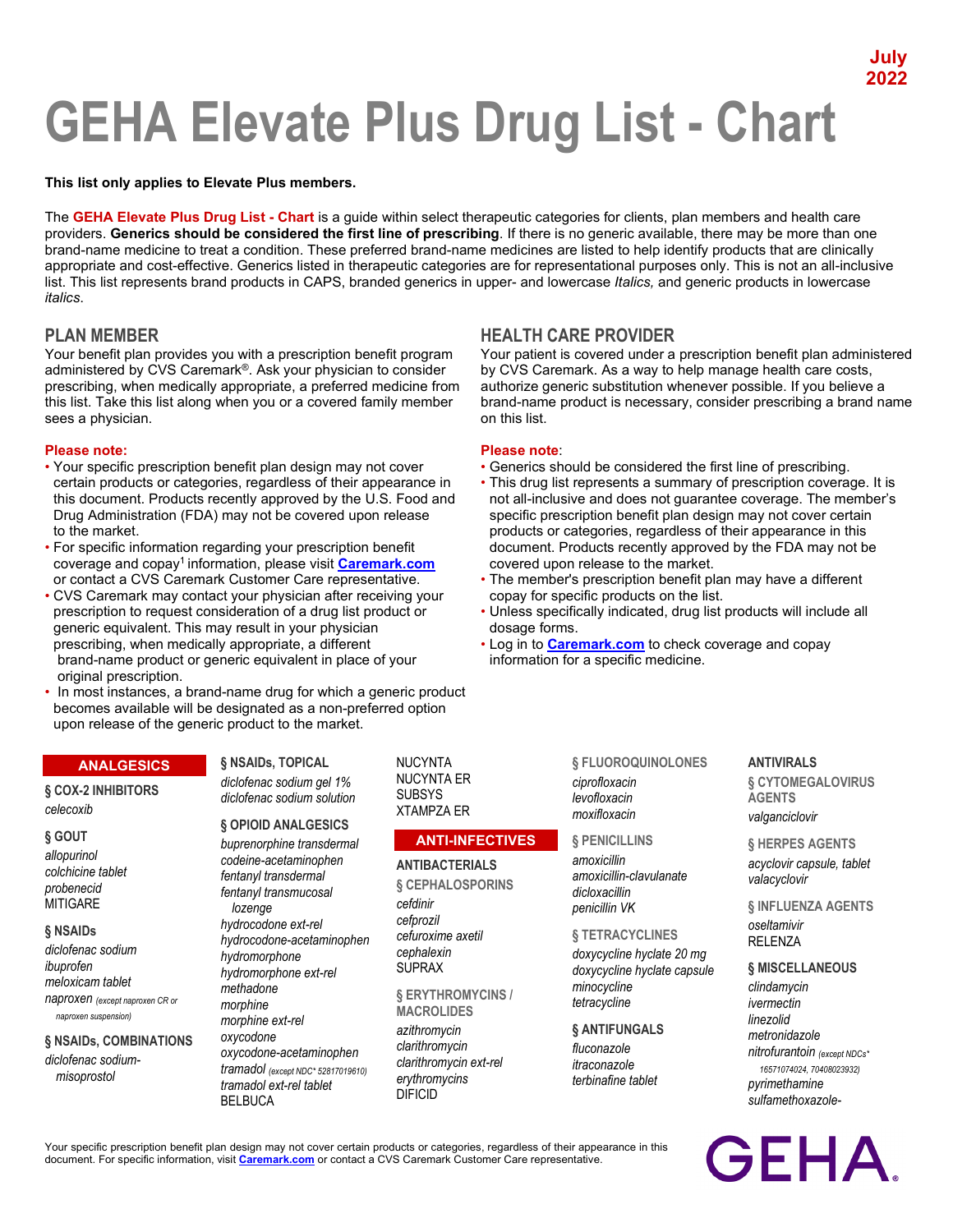*trimethoprim vancomycin capsule* EMVERM XIFAXAN 550 MG

### **ANTINEOPLASTIC AGENTS**

**HORMONAL ANTINEOPLASTIC AGENTS § ANTIANDROGENS** *bicalutamide*

# **CARDIOVASCULAR**

**§ ACE INHIBITORS** *fosinopril lisinopril quinapril ramipril*

#### **§ ACE INHIBITOR / DIURETIC COMBINATIONS**

*fosinopril-hydrochlorothiazide lisinopril-hydrochlorothiazide quinapril-hydrochlorothiazide*

**§ ALDOSTERONE RECEPTOR ANTAGONISTS** *spironolactone*

#### **§ ANGIOTENSIN II RECEPTOR ANTAGONISTS / DIURETIC COMBINATIONS**

*candesartan / candesartanhydrochlorothiazide irbesartan / irbesartanhydrochlorothiazide losartan / losartanhydrochlorothiazide olmesartan / olmesartanhydrochlorothiazide telmisartan / telmisartanhydrochlorothiazide valsartan / valsartanhydrochlorothiazide*

## **§ ANGIOTENSIN II RECEPTOR ANTAGONIST / CALCIUM CHANNEL BLOCKER COMBINATIONS**

*amlodipine-olmesartan amlodipine-telmisartan amlodipine-valsartan*

## **§ ANGIOTENSIN II RECEPTOR ANTAGONIST / CALCIUM CHANNEL BLOCKER / DIURETIC COMBINATIONS**

*olmesartan-amlodipinehydrochlorothiazide*

## **§ ANTIARRHYTHMICS**

*disopyramide sotalol* MULTAQ

### **ANTILIPEMICS**

**ACL INHIBITORS / COMBINATIONS** NEXLETOL **NEXLIZET** 

**§ BILE ACID RESINS** *cholestyramine colesevelam*

**§ CHOLESTEROL ABSORPTION INHIBITORS** *ezetimibe*

**§ FIBRATES** *fenofibrate (except fenofibrate capsule 50 mg, 130 mg; fenofibrate tablet 40 mg, 120 mg) fenofibric acid delayed-rel*

**§ HMG-CoA REDUCTASE INHIBITORS / COMBINATIONS**

*atorvastatin ezetimibe-simvastatin fluvastatin lovastatin pravastatin rosuvastatin simvastatin*

**§ NIACINS** *niacin ext-rel*

**§ OMEGA-3 FATTY ACIDS** *omega-3 acid ethyl esters* VASCEPA

#### **§ BETA-BLOCKERS**

*atenolol carvedilol carvedilol phosphate ext-rel metoprolol succinate ext-rel metoprolol tartrate nadolol nebivolol pindolol propranolol propranolol ext-rel*

### **§ CALCIUM CHANNEL BLOCKERS**

*amlodipine diltiazem ext-rel (except generics for CARDIZEM LA) nifedipine ext-rel verapamil ext-rel*

**§ CALCIUM CHANNEL BLOCKER / ANTILIPEMIC COMBINATIONS**

*amlodipine-atorvastatin*

**§ DIGITALIS GLYCOSIDES** *digoxin*

## **§ DIRECT RENIN INHIBITORS / DIURETIC COMBINATIONS**

*aliskiren* TEKTURNA HCT

## **§ DIURETICS**

*amiloride furosemide hydrochlorothiazide metolazone spironolactonehydrochlorothiazide torsemide triamterene triamterenehydrochlorothiazide*

# **HEART FAILURE** BIDIL CORLANOR

ENTRESTO VERQUVO

## **§ NITRATES**

*isosorbide dinitrate (except isosorbide dinitrate 40 mg) isosorbide mononitrate nitroglycerin lingual spray nitroglycerin sublingual*

**§ MISCELLANEOUS** *ranolazine ext-rel*

## **CENTRAL NERVOUS SYSTEM**

### **ANTIANXIETY**

**§ BENZODIAZEPINES** *alprazolam clonazepam diazepam lorazepam oxazepam*

### **§ ANTICONVULSANTS**

*carbamazepine carbamazepine ext-rel clobazam diazepam rectal gel divalproex sodium divalproex sodium ext-rel ethosuximide gabapentin lamotrigine lamotrigine ext-rel levetiracetam levetiracetam ext-rel oxcarbazepine phenobarbital phenytoin phenytoin sodium extended primidone rufinamide tiagabine topiramate valproic acid*

*zonisamide* FYCOMPA NAYZILAM OXTELLAR XR TROKENDI XR VALTOCO VIMPAT **XCOPRI** 

## **§ ANTIDEMENTIA**

*donepezil galantamine galantamine ext-rel memantine rivastigmine rivastigmine transdermal* NAMZARIC

#### **ANTIDEPRESSANTS**

**§ SELECTIVE SEROTONIN REUPTAKE INHIBITORS (SSRIs)**

*citalopram escitalopram*

*fluoxetine (except fluoxetine tablet 60 mg, fluoxetine tablet [generics for SARAFEM]) paroxetine HCl paroxetine HCl ext-rel (except NDC\* 60505367503)*

*sertraline* **TRINTELLIX** 

**§ SEROTONIN NOREPINEPHRINE REUPTAKE INHIBITORS (SNRIs)** *desvenlafaxine ext-rel duloxetine venlafaxine venlafaxine ext-rel capsule*

**§ MISCELLANEOUS AGENTS**

*bupropion bupropion ext-rel (except bupropion ext-rel tablet 450 mg) mirtazapine trazodone*

#### **§ ANTIPARKINSONIAN AGENTS**

*amantadine carbidopa-levodopa carbidopa-levodopa ext-rel carbidopa-levodopaentacapone entacapone pramipexole pramipexole ext-rel rasagiline ropinirole ropinirole ext-rel selegiline* NEUPRO

# **ANTIPSYCHOTICS**

**§ ATYPICALS** *aripiprazole clozapine olanzapine quetiapine quetiapine ext-rel risperidone ziprasidone* ABILIFY MAINTENA LATUDA PERSERIS VRAYLAR

## **§ ATTENTION DEFICIT HYPERACTIVITY DISORDER**

*amphetaminedextroamphetamine mixed salts atomoxetine dexmethylphenidate ext-rel guanfacine ext-rel methylphenidate* ADDERALL XR **CONCERTA** MYDAYIS VYVANSE

**§ FIBROMYALGIA** *pregabalin*

#### **HYPNOTICS**

**§ NONBENZODIAZEPINES** *eszopiclone ramelteon zolpidem zolpidem ext-rel* **BELSOMRA** 

**§ TRICYCLICS** *doxepin*

**MIGRAINE ACUTE MIGRAINE AGENTS**

# **§ Triptans**

*eletriptan naratriptan rizatriptan sumatriptan zolmitriptan* ONZETRA XSAIL ZEMBRACE SYMTOUCH ZOMIG NASAL SPRAY

#### **Miscellaneous**

NURTEC ODT UBRELVY

**PREVENTIVE MIGRAINE AGENTS**

**Monoclonal Antibodies** A.IOVY **EMGALITY** 

**GEHA** 

Your specific prescription benefit plan design may not cover certain products or categories, regardless of their appearance in this document. For specific information, visit **[Caremark.com](https://www.caremark.com/)** or contact a CVS Caremark Customer Care representative.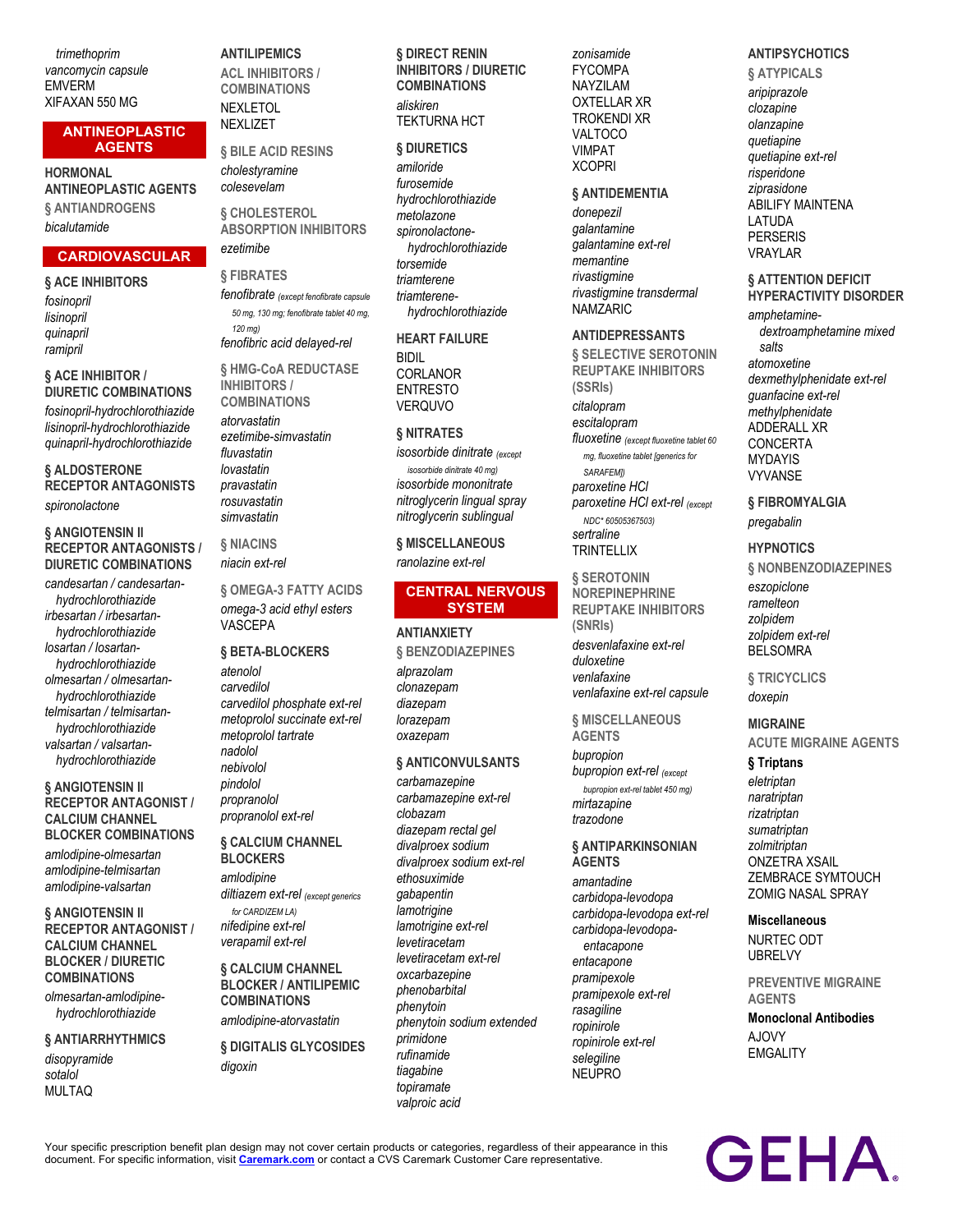## **§ MUSCULOSKELETAL THERAPY AGENTS**

*cyclobenzaprine (except cyclobenzaprine tablet 7.5 mg)*

## **§ NARCOLEPSY**

*armodafinil modafinil* SUNOSI

## **§ POSTHERPETIC NEURALGIA (PHN)**

*pregabalin ext-rel* GRALISE

## **PSYCHOTHERAPEUTIC - MISCELLANEOUS**

**§ OPIOID ANTAGONISTS** *naloxone injection* NARCAN NASAL SPRAY

**§ PARTIAL OPIOID AGONIST / OPIOID ANTAGONIST COMBINATIONS**

*buprenorphine-naloxone sublingual* **ZUBSOLV** 

**PSEUDOBULBAR AFFECT AGENTS** NUEDEXTA

# **ENDOCRINE AND METABOLIC**

**§ ANDROGENS**

*testosterone gel (except authorized generics for TESTIM and VOGELXO) testosterone solution* ANDRODERM NATESTO

## **ANTIDIABETICS AMYLIN ANALOGS**

**SYMLINPEN** 

## **§ BIGUANIDES**

*metformin metformin ext-rel (except generics for FORTAMET and GLUMETZA)*

**§ BIGUANIDE / SULFONYLUREA COMBINATIONS** *glipizide-metformin*

**DIPEPTIDYL PEPTIDASE-4 (DPP-4) INHIBITORS** JANUVIA

**DIPEPTIDYL PEPTIDASE-4 (DPP-4) INHIBITOR / BIGUANIDE COMBINATIONS** JANUMET JANUMET XR

**INCRETIN MIMETIC AGENTS** OZEMPIC **RYBELSUS TRULICITY** VICTOZA

**INCRETIN MIMETIC AGENT / INSULIN COMBINATIONS** SOLIQUA XULTOPHY

## **INSULINS**

BASAGLAR FIASP HUMULIN R U-500 LEVEMIR NOVOLIN 70/30 NOVOLIN N NOVOLIN R NOVOLOG NOVOLOG MIX 70/30 **TRESIBA** 

**§ INSULIN SENSITIZERS** *pioglitazone*

**§ INSULIN SENSITIZER / BIGUANIDE COMBINATIONS** *pioglitazone-metformin*

**§ INSULIN SENSITIZER / SULFONYLUREA COMBINATIONS** *pioglitazone-glimepiride*

**§ MEGLITINIDES** *nateglinide repaglinide*

**SODIUM-GLUCOSE CO-TRANSPORTER 2 (SGLT2) INHIBITORS** FARXIGA JARDIANCE

**SODIUM-GLUCOSE CO-TRANSPORTER 2 (SGLT2) INHIBITOR / BIGUANIDE COMBINATIONS SYNJARDY** 

SYNJARDY XR XIGDUO XR

**SODIUM-GLUCOSE CO-TRANSPORTER 2 (SGLT2) INHIBITOR / DIPEPTIDYL PEPTIDASE-4 (DPP-4) INHIBITOR COMBINATIONS**

GLYXAMBI

**SODIUM-GLUCOSE CO-TRANSPORTER 2 (SGLT2) INHIBITOR / DIPEPTIDYL PEPTIDASE-4 (DPP-4) INHIBITOR / BIGUANIDE COMBINATIONS** TRIJARDY XR

**§ SULFONYLUREAS** *glimepiride glipizide glipizide ext-rel*

**SUPPLIES** ACCU-CHEK AVIVA PLUS STRIPS AND KITS <sup>2</sup> ACCU-CHEK COMPACT PLUS STRIPS AND KITS <sup>2</sup> ACCU-CHEK GUIDE STRIPS AND KITS <sup>2</sup> ACCU-CHEK SMARTVIEW STRIPS AND KITS <sup>2</sup> BD ULTRAFINE INSULIN SYRINGES AND NEEDLES DEXCOM CONTINUOUS GLUCOSE MONITORING SYSTEM ONETOUCH ULTRA STRIPS AND KITS <sup>2</sup> ONETOUCH VERIO STRIPS AND KITS <sup>2</sup>

# **CALCIUM REGULATORS**

**§ BISPHOSPHONATES** *alendronate ibandronate risedronate*

**§ CALCITONINS** *calcitonin-salmon*

**§ CARNITINE DEFICIENCY AGENTS** *levocarnitine*

# **CONTRACEPTIVES**

**§ MONOPHASIC** *ethinyl estradioldrospirenone ethinyl estradioldrospirenone-levomefolate ethinyl estradiolnorethindrone acetate ethinyl estradiolnorethindrone acetate-iron*

**BIPHASIC**

LO LOESTRIN FE

**§ TRIPHASIC** *ethinyl estradiol-norgestimate*

**§ EXTENDED CYCLE** *ethinyl estradiollevonorgestrel*

**§ TRANSDERMAL** *ethinyl estradiolnorelgestromin*

**§ VAGINAL** *ethinyl estradiol-etonogestrel* ANNOVERA

# **ENDOMETRIOSIS ORILISSA**

# **§ GLUCOCORTICOIDS**

*dexamethasone fludrocortisone hydrocortisone methylprednisolone prednisolone solution (except prednisolone solution 10 mg/5 mL, 20 mg/5 mL) prednisone*

**GLUCOSE ELEVATING AGENTS BAQSIMI** GLUCAGEN HYPOKIT GLUCAGON EMERGENCY KIT GVOKE

# **MENOPAUSAL SYMPTOM**

**AGENTS § ORAL** *estradiol estradiol-norethindrone* DUAVEE PREMPHASE PREMPRO

**§ TRANSDERMAL** *estradiol* CLIMARA PRO COMBIPATCH DIVIGEL EVAMIST

**§ VAGINAL** *estradiol vaginal cream* IMVEXXY VAGIFEM

## **§ PHOSPHATE BINDER AGENTS**

*calcium acetate sevelamer carbonate* PHOSLYRA VELPHORO

**POTASSIUM-REMOVING AGENTS** LOKELMA VELTASSA

# **PROGESTINS**

**§ ORAL** *medroxyprogesterone megestrol acetate progesterone, micronized* **VAGINAL CRINONE** 

**§ SELECTIVE ESTROGEN RECEPTOR MODULATORS** *raloxifene*

**§ THYROID SUPPLEMENTS**

*levothyroxine liothyronine* **SYNTHROID** 

**UTERINE FIBROIDS** ORIAHNN

# **GASTROINTESTINAL**

**§ ANTIDIARRHEALS** *diphenoxylate-atropine loperamide*

**§ ANTIEMETICS** *aprepitant doxylamine-pyridoxine delayed-rel dronabinol granisetron meclizine metoclopramide ondansetron prochlorperazine promethazine scopolamine transdermal trimethobenzamide* SANCUSO

**§ ANTISPASMODICS** *dicyclomine*

## **§ H2 RECEPTOR ANTAGONISTS**

*famotidine*

# **INFLAMMATORY BOWEL DISEASE**

**§ ORAL AGENTS** *balsalazide*

*budesonide capsule budesonide ext-rel mesalamine delayed-rel* 

*(except mesalamine delayed-rel tablet 800 mg) mesalamine ext-rel sulfasalazine sulfasalazine delayed-rel* ASACOL HD

PENTASA

**§ RECTAL AGENTS**

*hydrocortisone enema mesalamine suppository mesalamine suspension* CORTIFOAM

**§ IRRITABLE BOWEL SYNDROME** *alosetron*

Your specific prescription benefit plan design may not cover certain products or categories, regardless of their appearance in this document. For specific information, visit **[Caremark.com](https://www.caremark.com/)** or contact a CVS Caremark Customer Care representative.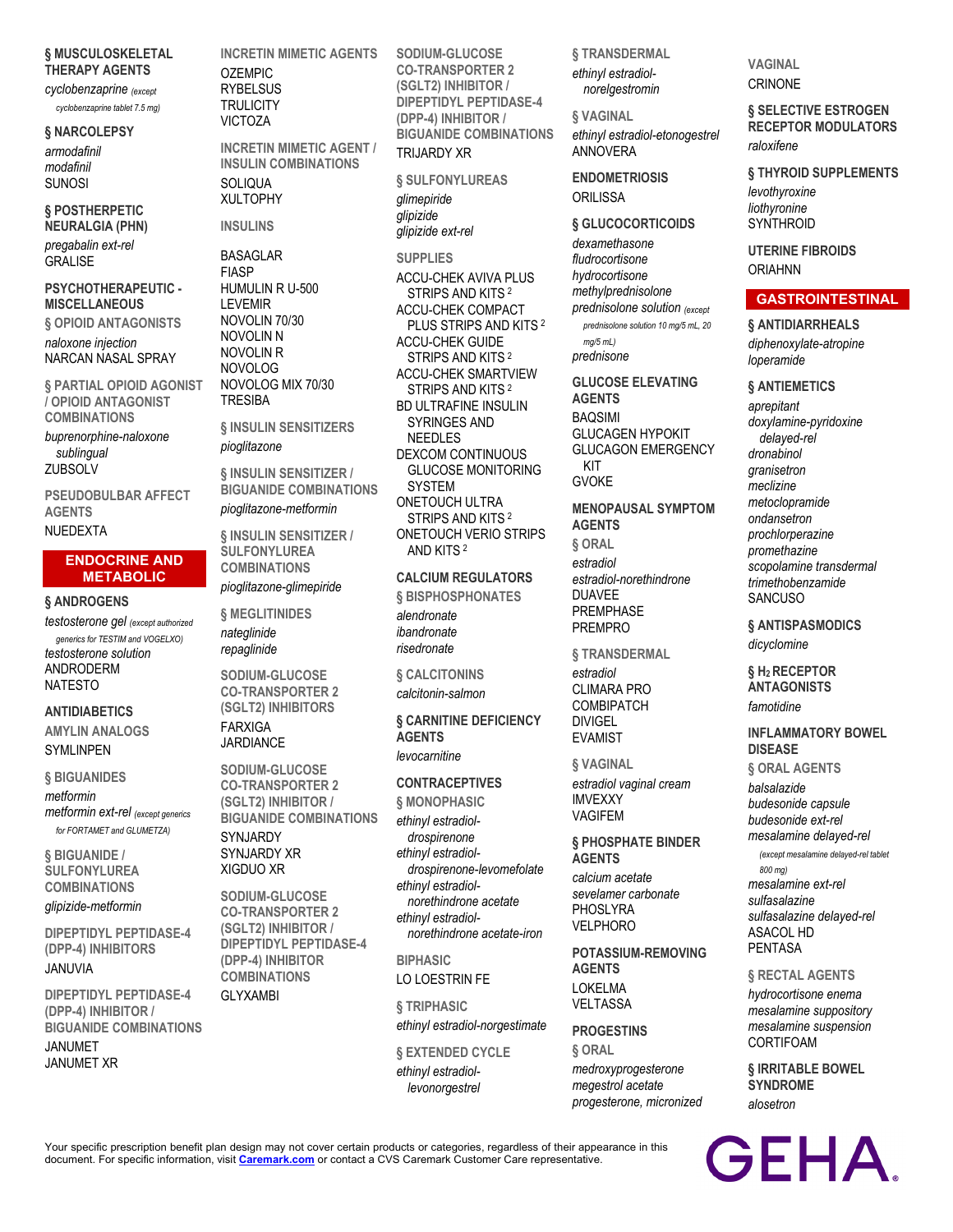*lubiprostone* LINZESS **VIBERZI** 

### **§ LAXATIVES**

*lactulose solution peg 3350-electrolytes (except* 

*generics for MOVIPREP)* CLENPIQ

**OPIOID-INDUCED CONSTIPATION** MOVANTIK SYMPROIC

**PANCREATIC ENZYMES** CREON VIOKACE ZENPEP

## **§ PROTON PUMP INHIBITORS**

*esomeprazole delayed-rel lansoprazole delayed-rel omeprazole delayed-rel pantoprazole delayed-rel tablet* DEXILANT

**§ STEROIDS, RECTAL** PROCTOFOAM-HC

**§ ULCER THERAPY COMBINATIONS** PYLERA

**§ MISCELLANEOUS** *sucralfate tablet*

# **GENITOURINARY § BENIGN PROSTATIC**

**HYPERPLASIA** *alfuzosin ext-rel doxazosin dutasteride dutasteride-tamsulosin finasteride silodosin tamsulosin terazosin*

## **§ URINARY ANTISPASMODICS**

*darifenacin ext-rel oxybutynin oxybutynin ext-rel solifenacin tolterodine tolterodine ext-rel trospium trospium ext-rel* **MYRBETRIQ** TOVIAZ

# **HEMATOLOGIC**

**ANTICOAGULANTS**

**§ INJECTABLE** *enoxaparin*

**§ ORAL** *warfarin* ELIQUIS XARELTO

**§ SYNTHETIC HEPARINOID-LIKE AGENTS** *fondaparinux*

**§ PLATELET AGGREGATION INHIBITORS** *clopidogrel dipyridamole ext-rel-aspirin prasugrel* BRILINTA

## **NUTRITIONAL / SUPPLEMENTS**

**§ ELECTROLYTES** *potassium chloride liquid*

**VITAMINS AND MINERALS § FOLIC ACID / COMBINATIONS** *folic acid*

**§ PRENATAL VITAMINS** *prenatal vitamins* **CITRANATAL** 

# **RESPIRATORY**

**§ ANAPHYLAXIS TREATMENT AGENTS** *epinephrine auto-injector* EPIPEN EPIPEN JR SYMJEPI

**§ ANTICHOLINERGICS** *ipratropium inhalation solution* SPIRIVA YUPELRI

# **ANTICHOLINERGIC / BETA AGONIST COMBINATIONS**

**§ SHORT ACTING** *ipratropium-albuterol inhalation solution*

**LONG ACTING** ANORO ELLIPTA STIOLTO RESPIMAT

**ANTICHOLINERGIC / BETA AGONIST / STEROID INHALANT COMBINATIONS** BREZTRI AEROSPHERE TRELEGY ELLIPTA

# **§ ANTIHISTAMINES, LOW SEDATING**

*levocetirizine*

## **§ ANTITUSSIVES**

*benzonatate (except NDCs\* 69336012615, 69499032915)*

# **BETA AGONISTS, INHALANTS**

**§ SHORT ACTING** *albuterol inhalation solution albuterol sulfate CFC-free aerosol (except NDC\* 66993001968) levalbuterol tartrate CFC-free aerosol*

## **LONG ACTING**

**Hand-held Active Inhalation** SEREVENT STRIVERDI RESPIMAT

**Nebulized Passive Inhalation** PERFOROMIST

**§ LEUKOTRIENE MODULATORS** *montelukast*

*zafirlukast* **§ NASAL ANTIHISTAMINES**

*azelastine olopatadine*

**§ NASAL STEROIDS / COMBINATIONS** *azelastine-fluticasone flunisolide*

*fluticasone mometasone*

**PHOSPHODIESTERASE-4 INHIBITORS** DALIRESP

**STEROID / BETA AGONIST COMBINATIONS** ADVAIR DISKUS ADVAIR HFA BREO ELLIPTA SYMBICORT

**§ STEROID INHALANTS** *budesonide inhalation suspension* ARNUITY ELLIPTA FLOVENT DISKUS FLOVENT HFA PULMICORT FLEXHALER QVAR REDIHALER

# **TOPICAL**

**DERMATOLOGY ACNE § Oral** *isotretinoin*

# **§ Topical**

*adapalene (except adapalene pad) adapalene-benzoyl peroxide benzoyl peroxide clindamycin gel (except NDC\* 68682046275) clindamycin solution clindamycin-benzoyl peroxide erythromycin solution erythromycin-benzoyl peroxide tretinoin* EPIDUO ONEXTON

**§ ACTINIC KERATOSIS** *fluorouracil cream 5% fluorouracil solution imiquimod* ZYCLARA

**§ ANTIBIOTICS** *gentamicin mupirocin ointment*

## **§ ANTIFUNGALS**

*ciclopirox clotrimazole econazole ketoconazole cream 2% nystatin* NAFTIN

## **§ ANTIPSORIATICS**

*acitretin calcipotriene ointment, solution methoxsalen*

**§ ANTISEBORRHEICS** *ketoconazole shampoo 2% selenium sulfide lotion 2.5%*

**§ ATOPIC DERMATITIS** *pimecrolimus tacrolimus* EUCRISA

# **CORTICOSTEROIDS**

**§ Low Potency** *desonide (except desonide gel) hydrocortisone*

### **§ Medium Potency**

*hydrocortisone butyrate cream, ointment, solution mometasone triamcinolone cream, lotion, ointment (except triamcinolone* 

#### *ointment 0.05%)*

### **§ High Potency**

*desoximetasone fluocinonide (except fluocinonide cream 0.1%)* BRYHALI

### **§ Very High Potency**

*clobetasol cream, foam, gel, lotion, ointment, shampoo halobetasol cream, ointment*

**§ LOCAL ANALGESICS** *lidocaine patch*

**§ LOCAL ANESTHETICS** *lidocaine-prilocaine*

**§ ROSACEA** *azelaic acid gel metronidazole* FINACEA FOAM ORACEA **SOOLANTRA** 

# **MOUTH / THROAT / DENTAL AGENTS PROTECTANTS** EPISIL

## **OPHTHALMIC**

**§ ANTIALLERGICS** *azelastine bepotastine cromolyn sodium*

*olopatadine*

**§ ANTI-INFECTIVES**

*ciprofloxacin erythromycin gentamicin levofloxacin moxifloxacin ofloxacin sulfacetamide tobramycin* **BESIVANCE** 

**§ ANTI-INFECTIVE / ANTI-INFLAMMATORY COMBINATIONS**

*neomycin-polymyxin Bbacitracin-hydrocortisone neomycin-polymyxin Bdexamethasone tobramycin-dexamethasone* TOBRADEX OINTMENT

## **ANTI-INFLAMMATORIES**

# **§ Nonsteroidal**

*bromfenac diclofenac ketorolac* ILEVRO PROLENSA

Your specific prescription benefit plan design may not cover certain products or categories, regardless of their appearance in this document. For specific information, visit **[Caremark.com](https://www.caremark.com/)** or contact a CVS Caremark Customer Care representative.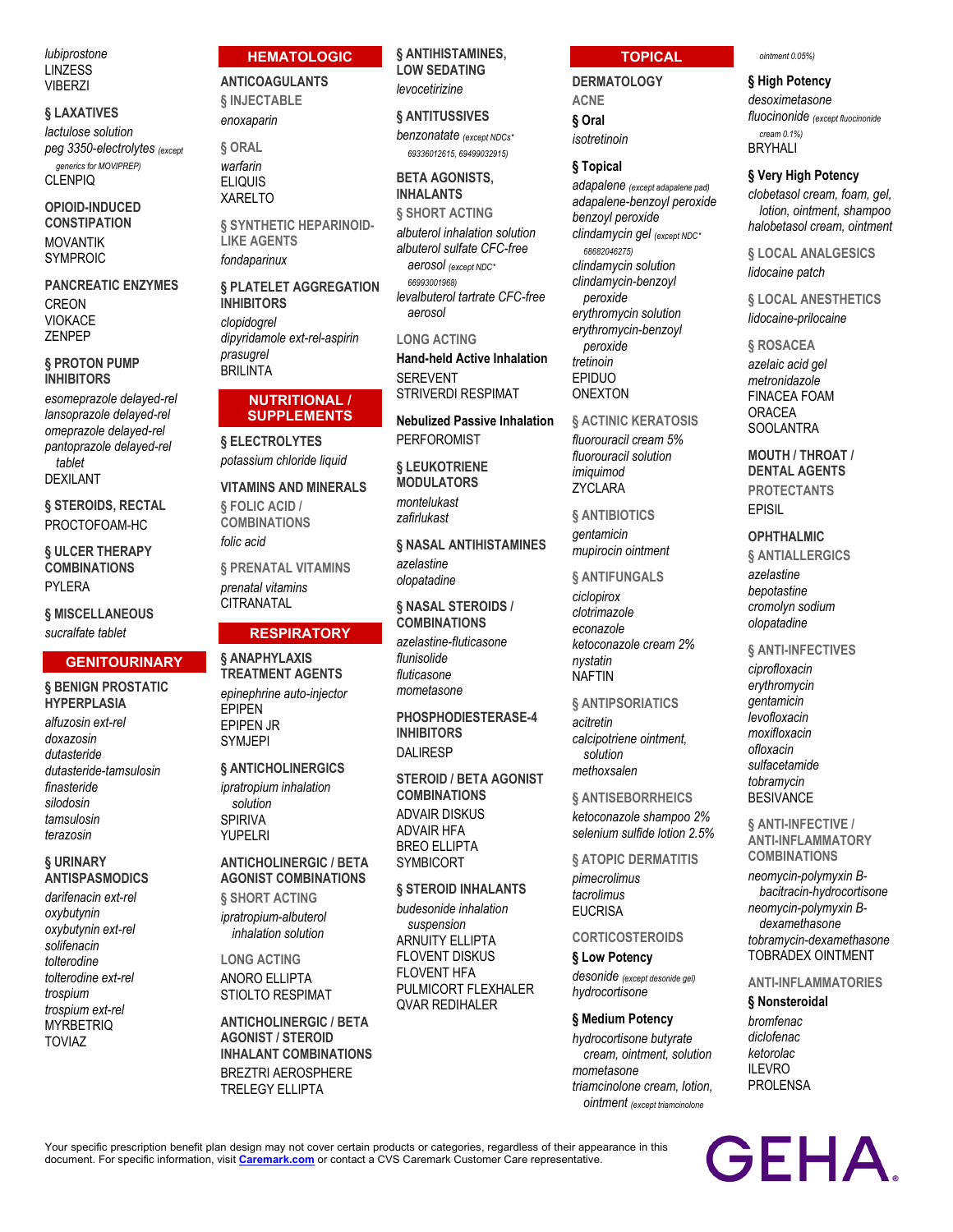### **§ Steroidal**

*dexamethasone loteprednol prednisolone acetate 1%* DUREZOL

**§ ANTIVIRALS** *trifluridine*

## **BETA-BLOCKERS**

**§ Nonselective** *timolol maleate solution*

# **Selective**

BETOPTIC S

**§ CARBONIC ANHYDRASE INHIBITORS** *brinzolamide dorzolamide*

> **§ CARBONIC ANHYDRASE INHIBITOR / BETA-BLOCKER COMBINATIONS**

*dorzolamide-timolol*

**CARBONIC ANHYDRASE INHIBITOR / SYMPATHOMIMETIC COMBINATIONS SIMBRINZA** 

**DRY EYE DISEASE RESTASIS** XIIDRA

**§ PROSTAGLANDINS** *latanoprost travoprost* LUMIGAN ZIOPTAN

**RHO KINASE INHIBITORS RHOPRESSA** 

**QUICK REFERENCE DRUG LIST**

**RHO KINASE INHIBITOR / PROSTAGLANDIN COMBINATIONS** ROCKLATAN

**§ SYMPATHOMIMETICS** *brimonidine*

ALPHAGAN P

**SYMPATHOMIMETIC / BETA-BLOCKER COMBINATIONS** COMBIGAN

**OTIC § ANTI-INFECTIVES** *acetic acid ofloxacin otic*

**§ ANTI-INFECTIVE / ANTI-INFLAMMATORY COMBINATIONS** *ciprofloxacin-dexamethasone neomycin-polymyxin Bhydrocortisone*

## **A**

ABILIFY MAINTENA ACCU-CHEK AVIVA PLUS STRIPS AND KITS <sup>2</sup> ACCU-CHEK COMPACT PLUS STRIPS AND KITS <sup>2</sup> ACCU-CHEK GUIDE STRIPS AND KITS <sup>2</sup> ACCU-CHEK SMARTVIEW STRIPS AND KITS <sup>2</sup> *acetic acid acitretin acyclovir capsule, tablet adapalene (except adapalene pad) adapalene-benzoyl peroxide* ADDERALL XR ADVAIR DISKUS ADVAIR HFA AJOVY *albuterol inhalation solution albuterol sulfate CFC-free aerosol (except NDC\* 66993001968) alendronate alfuzosin ext-rel aliskiren allopurinol alosetron* ALPHAGAN P *alprazolam amantadine amiloride amlodipine amlodipine-atorvastatin amlodipine-olmesartan amlodipine-telmisartan amlodipine-valsartan amoxicillin amoxicillin-clavulanate amphetaminedextroamphetamine mixed salts* ANDRODERM ANNOVERA ANORO ELLIPTA *aprepitant aripiprazole*

*armodafinil* ARNUITY ELLIPTA ASACOL HD *atenolol atomoxetine atorvastatin azelaic acid gel azelastine azelastine-fluticasone azithromycin*

# **B**

*balsalazide* BAQSIMI BASAGLAR BD ULTRAFINE INSULIN SYRINGES AND NEEDLES BELBUCA BELSOMRA *benzonatate (except NDCs\* 69336012615, 69499032915) benzoyl peroxide bepotastine* **BESIVANCE** BETOPTIC S *bicalutamide* BIDIL BREO ELLIPTA BREZTRI AEROSPHERE BRILINTA *brimonidine brinzolamide bromfenac* BRYHALI *budesonide capsule budesonide ext-rel budesonide inhalation suspension buprenorphine transdermal buprenorphine-naloxone sublingual bupropion bupropion ext-rel (except bupropion ext-rel tablet 450 mg)*

# **C**

*calcipotriene ointment, solution calcitonin-salmon calcium acetate candesartan candesartanhydrochlorothiazide carbamazepine carbamazepine ext-rel carbidopa-levodopa carbidopa-levodopa ext-rel carbidopa-levodopaentacapone carvedilol carvedilol phosphate ext-rel cefdinir cefprozil cefuroxime axetil celecoxib cephalexin cholestyramine ciclopirox ciprofloxacin ciprofloxacin-dexamethasone citalopram* **CITRANATAL** *clarithromycin clarithromycin ext-rel* CLENPIQ CLIMARA PRO *clindamycin clindamycin gel (except NDC\* 68682046275) clindamycin solution clindamycin-benzoyl peroxide clobazam clobetasol cream, foam, gel, lotion, ointment, shampoo clonazepam clopidogrel clotrimazole clozapine codeine-acetaminophen colchicine tablet colesevelam*

COMBIGAN **COMBIPATCH** CONCERTA CORLANOR **CORTIFOAM** CREON CRINONE *cromolyn sodium cyclobenzaprine (except cyclobenzaprine tablet 7.5 mg)*

# **D**

DALIRESP *darifenacin ext-rel desonide (except desonide gel) desoximetasone desvenlafaxine ext-rel dexamethasone* DEXCOM CONTINUOUS GLUCOSE MONITORING **SYSTEM** DEXILANT *dexmethylphenidate ext-rel diazepam diazepam rectal gel diclofenac diclofenac sodium diclofenac sodium gel 1% diclofenac sodium solution diclofenac sodiummisoprostol dicloxacillin dicyclomine* DIFICID *digoxin diltiazem ext-rel (except generics for CARDIZEM LA) diphenoxylate-atropine dipyridamole ext-rel-aspirin disopyramide divalproex sodium divalproex sodium ext-rel* DIVIGEL *donepezil dorzolamide dorzolamide-timolol doxazosin*

### *doxepin doxycycline hyclate 20 mg doxycycline hyclate capsule doxylamine-pyridoxine delayed-rel dronabinol* DUAVEE *duloxetine* DUREZOL *dutasteride dutasteride-tamsulosin*

# **E**

*econazole eletriptan* ELIQUIS **EMGALITY** EMVERM *enoxaparin entacapone* ENTRESTO EPIDUO *epinephrine auto-injector* EPIPEN EPIPEN JR EPISIL *erythromycin erythromycin solution erythromycin-benzoyl peroxide erythromycins escitalopram esomeprazole delayed-rel estradiol estradiol vaginal cream estradiol-norethindrone eszopiclone ethinyl estradioldrospirenone ethinyl estradioldrospirenone-levomefolate ethinyl estradiol-etonogestrel ethinyl estradiollevonorgestrel ethinyl estradiolnorelgestromin ethinyl estradiol-*

**GEHA** 

Your specific prescription benefit plan design may not cover certain products or categories, regardless of their appearance in this document. For specific information, visit **[Caremark.com](https://www.caremark.com/)** or contact a CVS Caremark Customer Care representative.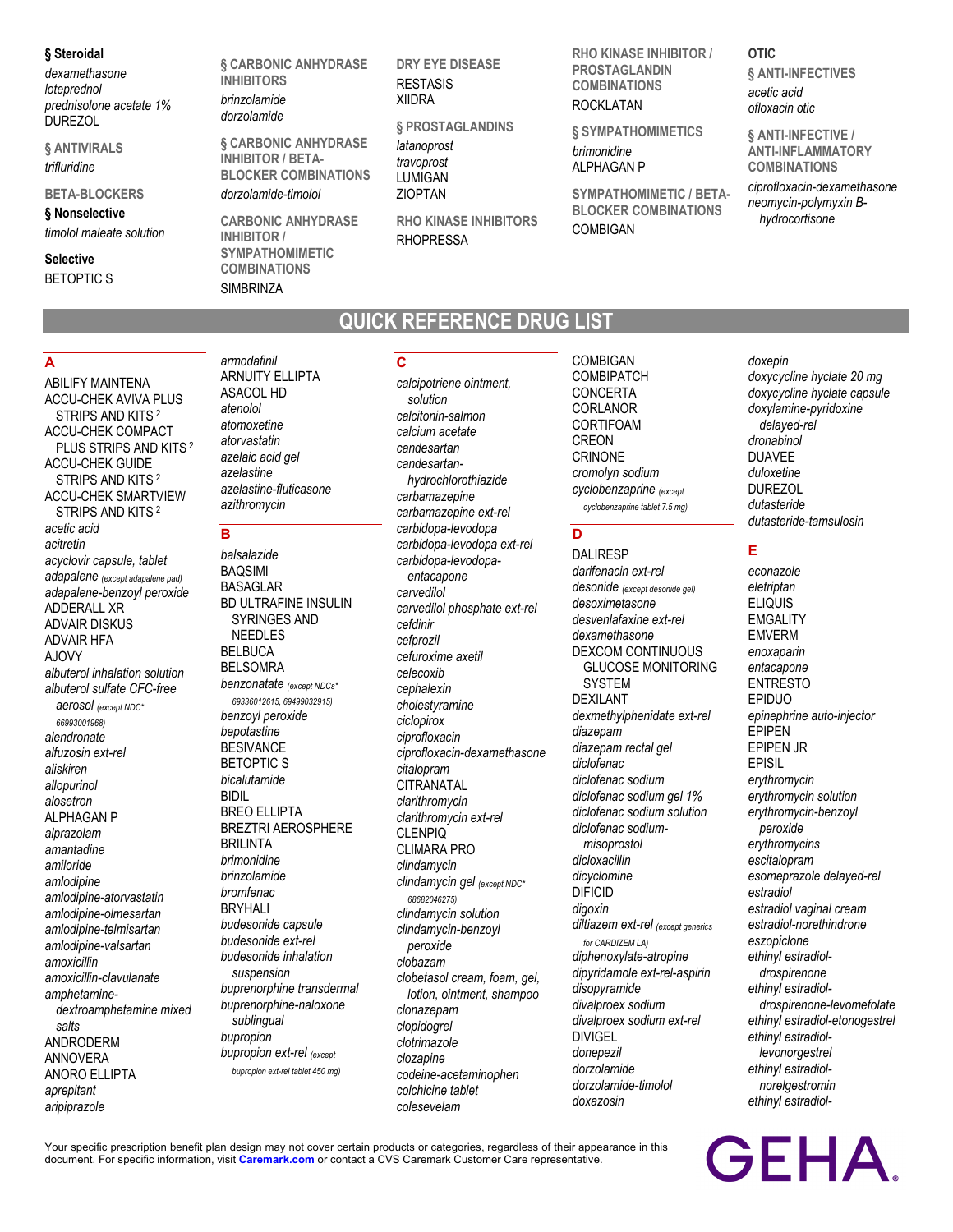*norethindrone acetate ethinyl estradiolnorethindrone acetate-iron ethinyl estradiol-norgestimate ethosuximide* **EUCRISA** EVAMIST *ezetimibe ezetimibe-simvastatin*

# **F**

*famotidine* FARXIGA *fenofibrate (except fenofibrate capsule 50 mg, 130 mg; fenofibrate tablet 40 mg, 120 mg) fenofibric acid delayed-rel fentanyl transdermal fentanyl transmucosal lozenge* FIASP FINACEA FOAM *finasteride* FLOVENT DISKUS FLOVENT HFA *fluconazole fludrocortisone flunisolide fluocinonide (except fluocinonide cream 0.1%) fluorouracil cream 5% fluorouracil solution fluoxetine (except fluoxetine tablet 60 mg, fluoxetine tablet [generics for SARAFEM]) fluticasone fluvastatin folic acid fondaparinux fosinopril fosinopril-hydrochlorothiazide furosemide* FYCOMPA

## **G**

*gabapentin galantamine galantamine ext-rel gentamicin glimepiride glipizide glipizide ext-rel glipizide-metformin* GLUCAGEN HYPOKIT GLUCAGON EMERGENCY KIT GLYXAMBI **GRALISE** *granisetron guanfacine ext-rel* GVOKE

# **H**

*halobetasol cream, ointment* HUMULIN R U-500 *hydrochlorothiazide*

*hydrocodone ext-rel hydrocodone-acetaminophen hydrocortisone hydrocortisone butyrate cream, ointment, solution hydrocortisone enema hydromorphone hydromorphone ext-rel*

**I**

*ibandronate ibuprofen* ILEVRO *imiquimod* IMVEXXY *ipratropium inhalation solution ipratropium-albuterol inhalation solution irbesartan irbesartanhydrochlorothiazide isosorbide dinitrate (except isosorbide dinitrate 40 mg) isosorbide mononitrate isotretinoin itraconazole ivermectin*

# **J**

JANUMET JANUMET XR JANUVIA JARDIANCE

### **K**

*ketoconazole cream 2% ketoconazole shampoo 2% ketorolac*

## **L**

*lactulose solution lamotrigine lamotrigine ext-rel lansoprazole delayed-rel latanoprost* LATUDA *levalbuterol tartrate CFC-free aerosol* LEVEMIR *levetiracetam levetiracetam ext-rel levocarnitine levocetirizine levofloxacin levothyroxine lidocaine patch lidocaine-prilocaine linezolid* LINZESS *liothyronine lisinopril lisinopril-hydrochlorothiazide* LO LOESTRIN FE LOKELMA *loperamide*

*lorazepam losartan losartan-hydrochlorothiazide loteprednol lovastatin lubiprostone* LUMIGAN

# **M**

*meclizine medroxyprogesterone megestrol acetate meloxicam tablet memantine mesalamine delayed-rel (except mesalamine delayed-rel tablet 800 mg) mesalamine ext-rel mesalamine suppository mesalamine suspension metformin metformin ext-rel (except generics for FORTAMET and GLUMETZA) methadone methoxsalen methylphenidate methylprednisolone metoclopramide metolazone metoprolol succinate ext-rel metoprolol tartrate metronidazole minocycline mirtazapine* **MITIGARE** *modafinil mometasone montelukast morphine morphine ext-rel* MOVANTIK *moxifloxacin* MULTAQ *mupirocin ointment* MYDAYIS MYRBETRIQ

### **N**

*nadolol* NAFTIN *naloxone injection* NAMZARIC *naproxen (except naproxen CR or naproxen suspension) naratriptan* NARCAN NASAL SPRAY *nateglinide* NATESTO NAYZILAM *nebivolol neomycin-polymyxin Bbacitracin-hydrocortisone neomycin-polymyxin Bdexamethasone neomycin-polymyxin Bhydrocortisone*

NEUPRO NEXLETOL NEXLIZET *niacin ext-rel nifedipine ext-rel nitrofurantoin (except NDCs\* 16571074024, 70408023932) nitroglycerin lingual spray nitroglycerin sublingual* NOVOLIN 70/30 NOVOLIN N NOVOLIN R NOVOLOG NOVOLOG MIX 70/30 NUCYNTA NUCYNTA ER NUEDEXTA NURTEC ODT *nystatin*

## **O**

*ofloxacin ofloxacin otic olanzapine olmesartan olmesartan-amlodipinehydrochlorothiazide olmesartanhydrochlorothiazide olopatadine omega-3 acid ethyl esters omeprazole delayed-rel ondansetron* ONETOUCH ULTRA STRIPS AND KITS <sup>2</sup> ONETOUCH VERIO STRIPS AND KITS <sup>2</sup> ONEXTON ONZETRA XSAIL ORACEA ORIAHNN **ORILISSA** *oseltamivir oxazepam oxcarbazepine* OXTELLAR XR *oxybutynin oxybutynin ext-rel oxycodone oxycodone-acetaminophen* OZEMPIC

## **P**

*pantoprazole delayed-rel tablet paroxetine HCl paroxetine HCl ext-rel (except NDC\* 60505367503) peg 3350-electrolytes (except generics for MOVIPREP) penicillin VK* PENTASA PERFOROMIST PERSERIS *phenobarbital phenytoin*

PHOSLYRA *pimecrolimus pindolol pioglitazone pioglitazone-glimepiride pioglitazone-metformin potassium chloride liquid pramipexole pramipexole ext-rel prasugrel pravastatin prednisolone acetate 1% prednisolone solution (except prednisolone solution 10 mg/5 mL, 20 mg/5 mL) prednisone pregabalin pregabalin ext-rel* PREMPHASE PREMPRO *prenatal vitamins primidone probenecid prochlorperazine* PROCTOFOAM-HC *progesterone, micronized* PROLENSA *promethazine propranolol propranolol ext-rel* PULMICORT FLEXHALER PYLERA *pyrimethamine*

*phenytoin sodium extended*

# **Q**

*quetiapine quetiapine ext-rel quinapril quinapril-hydrochlorothiazide* QVAR REDIHALER

# **R**

*raloxifene ramelteon ramipril ranolazine ext-rel rasagiline* RELENZA *repaglinide* RESTASIS RHOPRESSA *risedronate risperidone rivastigmine rivastigmine transdermal rizatriptan* ROCKLATAN *ropinirole ropinirole ext-rel rosuvastatin rufinamide* **RYBELSUS** 

**S**

**SANCUSO** 

**GEHA** 

Your specific prescription benefit plan design may not cover certain products or categories, regardless of their appearance in this document. For specific information, visit **[Caremark.com](https://www.caremark.com/)** or contact a CVS Caremark Customer Care representative.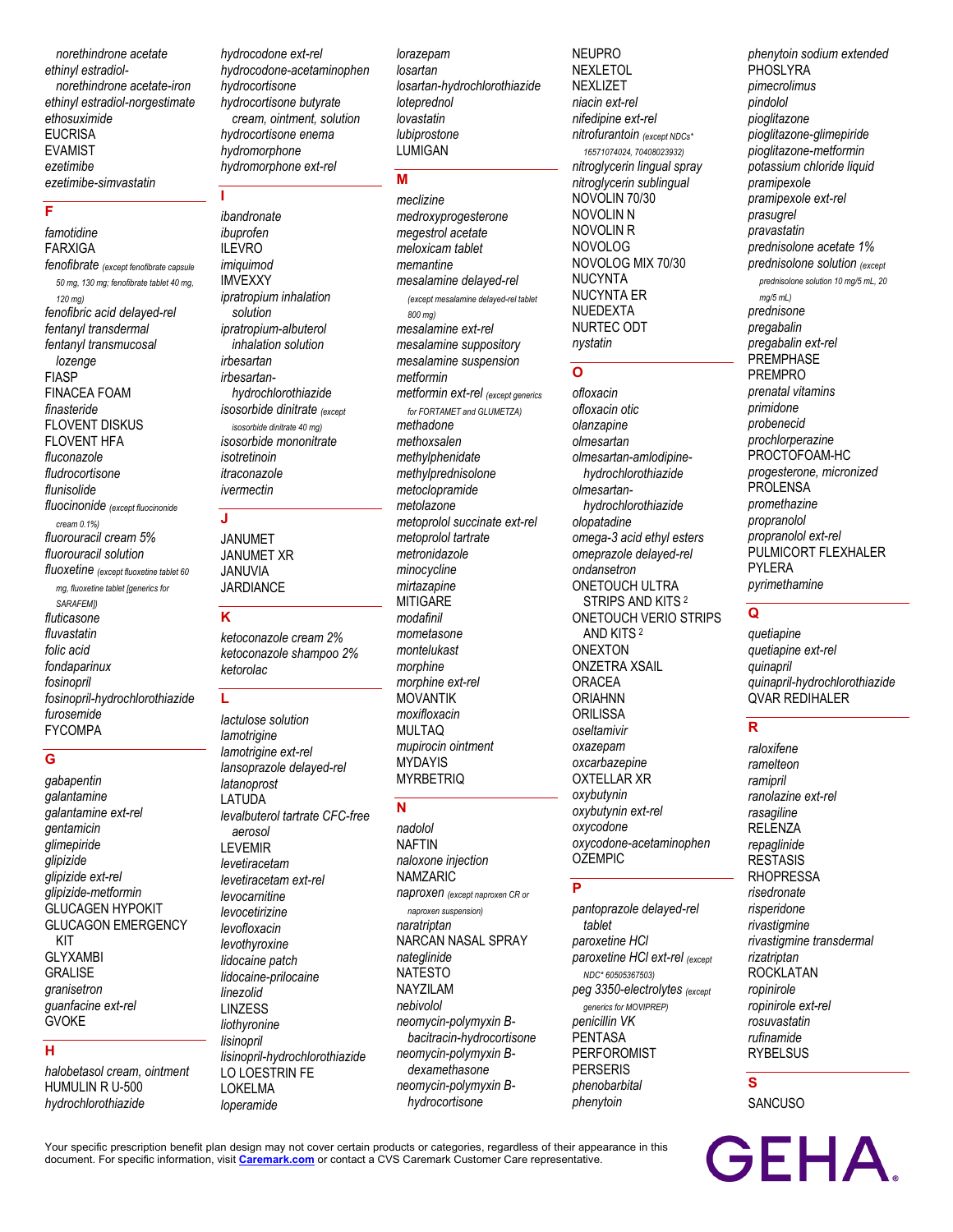*scopolamine transdermal selegiline selenium sulfide lotion 2.5%* SEREVENT *sertraline sevelamer carbonate silodosin* **SIMBRINZA** *simvastatin solifenacin* SOLIQUA **SOOLANTRA** *sotalol* SPIRIVA *spironolactone spironolactonehydrochlorothiazide* STIOLTO RESPIMAT STRIVERDI RESPIMAT SUBSYS *sucralfate tablet sulfacetamide sulfamethoxazoletrimethoprim sulfasalazine sulfasalazine delayed-rel sumatriptan* SUNOSI

SUPRAX SYMBICORT SYMJEPI SYMLINPEN SYMPROIC SYNJARDY SYNJARDY XR **SYNTHROID** 

# **T**

*tacrolimus tamsulosin* TEKTURNA HCT *telmisartan telmisartanhydrochlorothiazide terazosin terbinafine tablet testosterone gel (except authorized generics for TESTIM and VOGELXO) testosterone solution tetracycline tiagabine timolol maleate solution* TOBRADEX OINTMENT *tobramycin tobramycin-dexamethasone tolterodine*

*tolterodine ext-rel topiramate torsemide* TOVIAZ *tramadol (except NDC\* 52817019610) tramadol ext-rel tablet travoprost trazodone* TRELEGY ELLIPTA TRESIBA *tretinoin triamcinolone cream, lotion, ointment (except triamcinolone ointment 0.05%) triamterene triamterenehydrochlorothiazide trifluridine* TRIJARDY XR *trimethobenzamide* **TRINTELLIX** TROKENDI XR *trospium trospium ext-rel* **TRULICITY** 

# **U**

UBRELVY

## **V**

*warfarin*

VAGIFEM *valacyclovir valganciclovir valproic acid valsartan valsartan-hydrochlorothiazide* VALTOCO *vancomycin capsule* VASCEPA VELPHORO VELTASSA *venlafaxine venlafaxine ext-rel capsule verapamil ext-rel* VERQUVO VIBERZI VICTOZA VIMPAT VIOKACE VRAYLAR VYVANSE **W**

## **X**

XARELTO XCOPRI XIFAXAN 550 MG XIGDUO XR XIIDRA XTAMPZA ER XULTOPHY

## **Y**

YUPELRI

# **Z**

*zafirlukast* ZEMBRACE SYMTOUCH ZENPEP ZIOPTAN *ziprasidone zolmitriptan zolpidem zolpidem ext-rel* ZOMIG NASAL SPRAY *zonisamide* ZUBSOLV ZYCLARA

# **PREFERRED OPTIONS LIST FOR MEDICINES REQUIRING PRIOR AUTHORIZATION FOR MEDICAL NECESSITY OR NON-PREFERRED MEDICINES**

| <b>DRUG NAME(S) Bolded</b><br>medicines require prior<br>authorization for medical<br>necessity | <b>PREFERRED OPTION(S)t</b>                                                                                                                              | <b>DRUG NAME(S) Bolded</b><br>medicines require prior<br>authorization for medical<br>necessity | <b>PREFERRED OPTION(S)t</b>                                                                                 |
|-------------------------------------------------------------------------------------------------|----------------------------------------------------------------------------------------------------------------------------------------------------------|-------------------------------------------------------------------------------------------------|-------------------------------------------------------------------------------------------------------------|
| <b>ABILIFY</b>                                                                                  | aripiprazole, clozapine, olanzapine, quetiapine, quetiapine ext-<br>rel, risperidone, ziprasidone, LATUDA, VRAYLAR                                       |                                                                                                 | methylphenidate                                                                                             |
| <b>ACANYA</b>                                                                                   | adapalene (except adapalene pad), adapalene-benzoyl                                                                                                      | <b>ADZENYS XR-ODT</b>                                                                           | dexmethylphenidate ext-rel, ADDERALL XR, CONCERTA,<br><b>MYDAYIS, VYVANSE</b>                               |
|                                                                                                 | peroxide.<br>benzoyl peroxide, clindamycin gel (except NDC*                                                                                              | <b>AIMOVIG</b>                                                                                  | AJOVY, EMGALITY                                                                                             |
|                                                                                                 | 68682046275), clindamycin solution, clindamycin-benzoyl<br>peroxide, erythromycin solution, erythromycin-benzoyl<br>peroxide, tretinoin, EPIDUO, ONEXTON | albuterol sulfate CFC-free<br>aerosol<br>(NDC* 66993001968 only)                                | albuterol sulfate CFC-free aerosol<br>(except NDC* 66993001968), levalbuterol tartrate CFC-<br>free aerosol |
| <b>ACIPHEX, ACIPHEX</b><br><b>SPRINKLE</b>                                                      | esomeprazole delayed-rel, lansoprazole delayed-rel,<br>omeprazole delayed-rel, pantoprazole delayed-rel tablet,<br><b>DEXILANT</b>                       | <b>ALEVICYN GEL,</b><br><b>ALEVICYN SG.</b><br><b>ALEVICYN SOLUTION</b>                         | desonide (except desonide gel), hydrocortisone                                                              |
| <b>ACTICLATE</b>                                                                                | doxycycline hyclate 20 mg,<br>doxycycline hyclate capsule,<br>minocycline, tetracycline                                                                  | <b>ALLISON MEDICAL</b><br><b>INSULIN SYRINGES 3</b>                                             | <b>BD ULTRAFINE INSULIN SYRINGES</b>                                                                        |
| Activite                                                                                        | folic acid                                                                                                                                               | <b>ALORA</b>                                                                                    | estradiol, DIVIGEL, EVAMIST                                                                                 |
| <b>ACTOS</b>                                                                                    | pioglitazone                                                                                                                                             | <b>ALREX</b>                                                                                    | azelastine, bepotastine, cromolyn sodium, olopatadine                                                       |
| <b>ACUVAIL</b>                                                                                  | bromfenac, diclofenac, ketorolac, ILEVRO, PROLENSA                                                                                                       | <b>ALTOPREV</b>                                                                                 | atorvastatin, ezetimibe-simvastatin, fluvastatin, lovastatin,<br>pravastatin, rosuvastatin, simvastatin     |
| acyclovir cream                                                                                 | acyclovir capsule, acyclovir tablet, valacyclovir                                                                                                        | <b>ALVESCO</b>                                                                                  | ARNUITY ELLIPTA, FLOVENT DISKUS, FLOVENT HFA,                                                               |
| adapalene pad                                                                                   | adapalene (except adapalene pad), adapalene-benzoyl                                                                                                      |                                                                                                 | PULMICORT FLEXHALER, QVAR REDIHALER                                                                         |
|                                                                                                 | peroxide.<br>benzoyl peroxide, clindamycin gel (except NDC*                                                                                              | <b>AMITIZA</b>                                                                                  | lubiprostone, LINZESS, MOVANTIK, SYMPROIC                                                                   |
|                                                                                                 | 68682046275), clindamycin solution, clindamycin-benzoyl<br>peroxide, erythromycin solution, erythromycin-benzoyl<br>peroxide, tretinoin, EPIDUO, ONEXTON | <b>AMRIX</b>                                                                                    | cyclobenzaprine<br>(except cyclobenzaprine tablet 7.5 mg)                                                   |
| <b>ADDERALL</b>                                                                                 | amphetamine-dextroamphetamine mixed salts,                                                                                                               | <b>ANDROGEL</b>                                                                                 | testosterone gel (except authorized generics for TESTIM and<br>VOGELXO),                                    |

Your specific prescription benefit plan design may not cover certain products or categories, regardless of their appearance in this document. For specific information, visit **[Caremark.com](https://www.caremark.com/)** or contact a CVS Caremark Customer Care representative.

# **GEHA**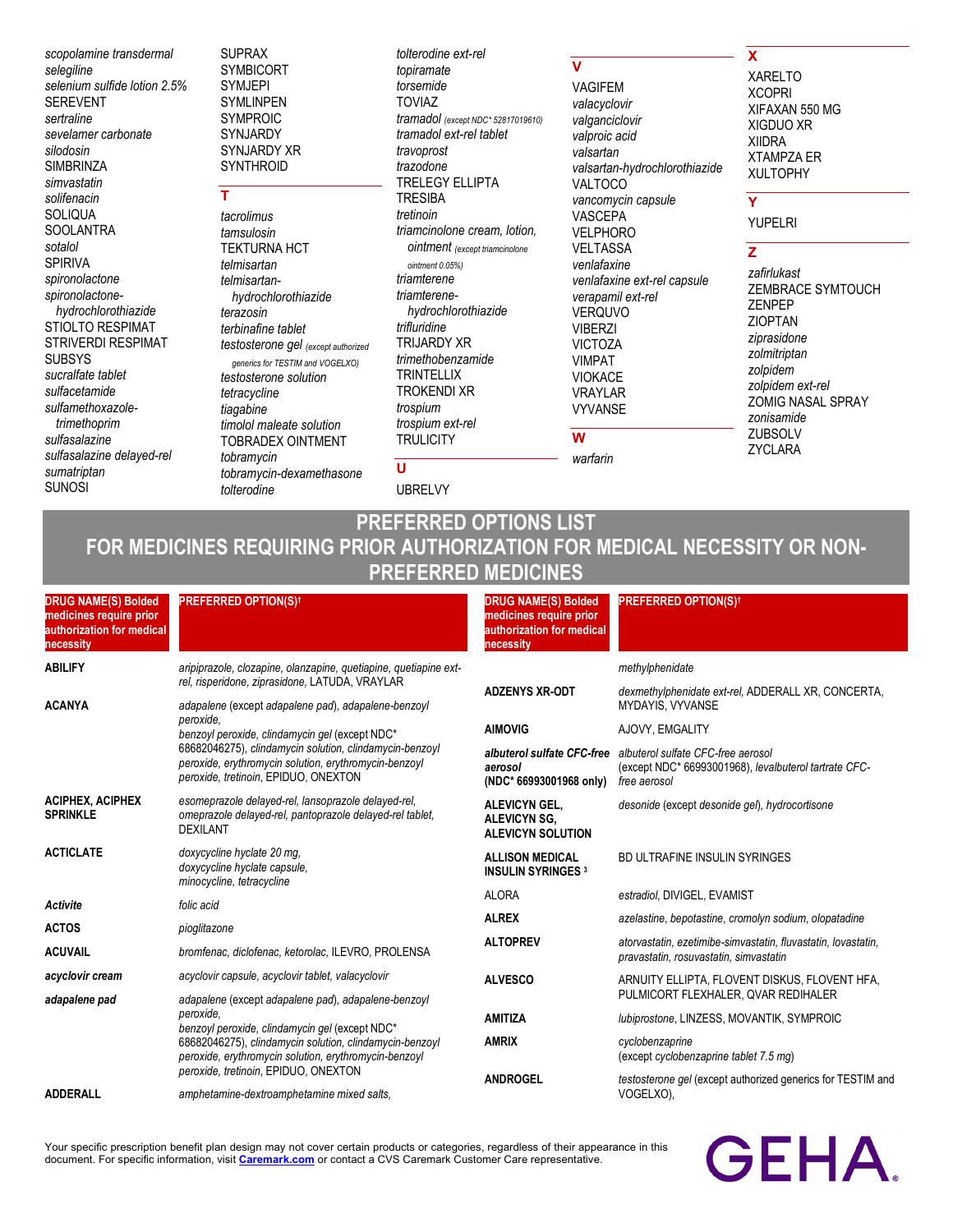| <b>DRUG NAME(S) Bolded</b><br>medicines require prior<br>authorization for medical<br>necessity | <b>PREFERRED OPTION(S)t</b>                                                                                                                                                                                                                                         | <b>DRUG NAME(S) Bolded</b><br>medicines require prior<br>authorization for medical<br>necessity                                        | <b>PREFERRED OPTION(S)<sup>†</sup></b>                                                                                                                                                                                           |
|-------------------------------------------------------------------------------------------------|---------------------------------------------------------------------------------------------------------------------------------------------------------------------------------------------------------------------------------------------------------------------|----------------------------------------------------------------------------------------------------------------------------------------|----------------------------------------------------------------------------------------------------------------------------------------------------------------------------------------------------------------------------------|
|                                                                                                 | testosterone solution, ANDRODERM, NATESTO                                                                                                                                                                                                                           |                                                                                                                                        | hydrochlorothiazide, valsartan, valsartan-hydrochlorothiazide                                                                                                                                                                    |
| ANGELIQ                                                                                         | estradiol-norethindrone, PREMPHASE, PREMPRO                                                                                                                                                                                                                         | <b>BENSAL HP</b>                                                                                                                       | desonide (except desonide gel), hydrocortisone                                                                                                                                                                                   |
| <b>APEXICON E</b>                                                                               | desoximetasone (except<br>desoximetasone ointment 0.05%), fluocinonide<br>(except fluocinonide cream 0.1%), BRYHALI                                                                                                                                                 | <b>BENZAC AC</b>                                                                                                                       | adapalene (except adapalene pad), adapalene-benzoyl<br>peroxide,<br>benzoyl peroxide, clindamycin gel (except NDC*<br>68682046275), clindamycin solution, clindamycin-benzoyl                                                    |
| APIDRA                                                                                          | FIASP, NOVOLOG                                                                                                                                                                                                                                                      |                                                                                                                                        | peroxide, erythromycin solution, erythromycin-benzoyl                                                                                                                                                                            |
| <b>APTENSIO XR</b>                                                                              | dexmethylphenidate ext-rel, ADDERALL XR, CONCERTA,<br>MYDAYIS, VYVANSE                                                                                                                                                                                              | <b>BENZACLIN</b>                                                                                                                       | peroxide, tretinoin, EPIDUO, ONEXTON<br>adapalene (except adapalene pad), adapalene-benzoyl                                                                                                                                      |
| ARMOUR THYROID                                                                                  | levothyroxine, liothyronine, SYNTHROID                                                                                                                                                                                                                              |                                                                                                                                        | peroxide,<br>benzoyl peroxide, clindamycin gel (except NDC*                                                                                                                                                                      |
| <b>ARTHROTEC</b>                                                                                | celecoxib; diclofenac sodium, ibuprofen, meloxicam tablet or<br>naproxen (except naproxen CR or naproxen suspension) WITH<br>esomeprazole delayed-rel, lansoprazole delayed-rel,<br>omeprazole delayed-rel, pantoprazole delayed-rel tablet or                      |                                                                                                                                        | 68682046275), clindamycin solution, clindamycin-benzoyl<br>peroxide, erythromycin solution, erythromycin-benzoyl<br>peroxide, tretinoin, EPIDUO, ONEXTON                                                                         |
| ASCENSIA STRIPS AND                                                                             | <b>DEXILANT</b><br>ACCU-CHEK AVIVA PLUS STRIPS AND KITS 2, ACCU-CHEK                                                                                                                                                                                                | benzonatate<br>(NDCs* 69336012615,<br>69499032915 only)                                                                                | benzonatate<br>(except NDCs* 69336012615, 69499032915)                                                                                                                                                                           |
| KITS <sup>4</sup>                                                                               | COMPACT PLUS STRIPS AND KITS <sup>2</sup> , ACCU-CHEK GUIDE<br>STRIPS AND KITS 2. ACCU-CHEK SMARTVIEW STRIPS AND                                                                                                                                                    | <b>BEPREVE</b>                                                                                                                         | azelastine, bepotastine, cromolyn sodium, olopatadine                                                                                                                                                                            |
|                                                                                                 | KITS <sup>2</sup> , ONETOUCH ULTRA STRIPS AND KITS <sup>2</sup> , ONETOUCH<br><b>VERIO STRIPS AND KITS 2</b>                                                                                                                                                        | <b>BETAMETHASONE</b><br><b>ACETATE-</b>                                                                                                | dexamethasone, hydrocortisone, methylprednisolone,<br>prednisolone solution (except prednisolone solution 10 mg/5                                                                                                                |
| <b>ASMANEX, ASMANEX</b><br>HFA                                                                  | ARNUITY ELLIPTA, FLOVENT DISKUS, FLOVENT HFA,<br>PULMICORT FLEXHALER, QVAR REDIHALER                                                                                                                                                                                | <b>BETAMETHASONE</b><br><b>SODIUM PHOSPHATE</b>                                                                                        | mL.<br>20 mg/5 mL), prednisone                                                                                                                                                                                                   |
| ATACAND,<br><b>ATACAND HCT</b>                                                                  | candesartan, candesartan-hydrochlorothiazide, irbesartan,<br>irbesartan-hydrochlorothiazide, losartan, losartan-                                                                                                                                                    | <b>BETAPACE,</b><br><b>BETAPACE AF</b>                                                                                                 | sotalol                                                                                                                                                                                                                          |
|                                                                                                 | hydrochlorothiazide, olmesartan, olmesartan-<br>hydrochlorothiazide, telmisartan, telmisartan-                                                                                                                                                                      | <b>BETIMOL</b>                                                                                                                         | timolol maleate solution, BETOPTIC S                                                                                                                                                                                             |
|                                                                                                 | hydrochlorothiazide, valsartan, valsartan-hydrochlorothiazide                                                                                                                                                                                                       | <b>BEVESPI AEROSPHERE</b>                                                                                                              | ANORO ELLIPTA, STIOLTO RESPIMAT                                                                                                                                                                                                  |
| ATIVAN                                                                                          | alprazolam, clonazepam, diazepam, lorazepam, oxazepam                                                                                                                                                                                                               | <b>BEYAZ</b>                                                                                                                           | ethinyl estradiol-drospirenone, ethinyl estradiol-drospirenone-<br>levomefolate, ethinyl estradiol-levonorgestrel, ethinyl estradiol-                                                                                            |
| <b>ATOPADERM</b>                                                                                | desonide (except desonide gel), hydrocortisone                                                                                                                                                                                                                      |                                                                                                                                        | norethindrone acetate, ethinyl estradiol-norethindrone acetate-                                                                                                                                                                  |
| ATROVENT HFA                                                                                    | ipratropium inhalation solution, SPIRIVA, YUPELRI                                                                                                                                                                                                                   |                                                                                                                                        | iron, ethinyl estradiol-norgestimate,<br>LO LOESTRIN FE                                                                                                                                                                          |
| <b>AVENOVA</b>                                                                                  | Consult physician                                                                                                                                                                                                                                                   | bimatoprost solution                                                                                                                   | latanoprost, travoprost, LUMIGAN, ZIOPTAN                                                                                                                                                                                        |
| <b>AZASITE</b>                                                                                  | ciprofloxacin, erythromycin, gentamicin, levofloxacin,<br>moxifloxacin, ofloxacin, sulfacetamide, tobramycin,<br><b>BESIVANCE</b>                                                                                                                                   | 0.03%<br><b>BREEZE 2 STRIPS AND</b>                                                                                                    | ACCU-CHEK AVIVA PLUS STRIPS AND KITS 2, ACCU-CHEK                                                                                                                                                                                |
| <b>AZELEX</b>                                                                                   | adapalene (except adapalene pad), adapalene-benzoyl<br>peroxide,<br>benzoyl peroxide, clindamycin gel (except NDC*<br>68682046275), clindamycin solution, clindamycin-benzoyl                                                                                       | KITS <sup>4</sup>                                                                                                                      | COMPACT PLUS STRIPS AND KITS <sup>2</sup> , ACCU-CHEK GUIDE<br>STRIPS AND KITS 2, ACCU-CHEK SMARTVIEW STRIPS AND<br>KITS <sup>2</sup> , ONETOUCH ULTRA STRIPS AND KITS <sup>2</sup> , ONETOUCH<br><b>VERIO STRIPS AND KITS 2</b> |
|                                                                                                 | peroxide, erythromycin solution, erythromycin-benzoyl                                                                                                                                                                                                               | <b>BROMSITE</b>                                                                                                                        | bromfenac, diclofenac, ketorolac, ILEVRO, PROLENSA                                                                                                                                                                               |
|                                                                                                 | peroxide, tretinoin, EPIDUO, ONEXTON                                                                                                                                                                                                                                | Bupap                                                                                                                                  | diclofenac sodium, ibuprofen, naproxen (except naproxen CR<br>or                                                                                                                                                                 |
| AZESCO <sup>5</sup>                                                                             | prenatal vitamins, CITRANATAL                                                                                                                                                                                                                                       |                                                                                                                                        | naproxen suspension)                                                                                                                                                                                                             |
| AZOR                                                                                            | amlodipine-olmesartan, amlodipine-telmisartan, amlodipine-<br>valsartan                                                                                                                                                                                             | bupropion ext-rel tablet<br>450 mg                                                                                                     | bupropion, bupropion ext-rel<br>(except bupropion ext-rel tablet 450 mg)                                                                                                                                                         |
| <b>BALCOLTRA</b>                                                                                | ethinyl estradiol-drospirenone, ethinyl estradiol-drospirenone-<br>levomefolate, ethinyl estradiol-levonorgestrel, ethinyl estradiol-<br>norethindrone acetate, ethinyl estradiol-norethindrone acetate-<br>iron, ethinyl estradiol-norgestimate,<br>LO LOESTRIN FE | butalbital-acetaminophen<br>capsule,<br>butalbital-acetaminophen naproxen suspension)<br>tablet 25-325 mg,<br>butalbital-acetaminophen | diclofenac sodium, ibuprofen, naproxen (except naproxen CR<br>or                                                                                                                                                                 |
| <b>BANZEL SUSPENSION</b>                                                                        | clobazam, lamotrigine, rufinamide, topiramate, TROKENDI XR                                                                                                                                                                                                          | tablet 50-300 mg,<br><b>BUTALBITAL-</b>                                                                                                |                                                                                                                                                                                                                                  |
| <b>BEAU RX</b>                                                                                  | Consult physician                                                                                                                                                                                                                                                   | <b>ACETAMINOPHEN</b>                                                                                                                   |                                                                                                                                                                                                                                  |
| <b>BECONASE AQ</b>                                                                              | azelastine-fluticasone, flunisolide, fluticasone, mometasone                                                                                                                                                                                                        | (NDC* 69499034230 only)                                                                                                                |                                                                                                                                                                                                                                  |
| <b>BENICAR, BENICAR HCT</b>                                                                     | candesartan, candesartan-hydrochlorothiazide, irbesartan,<br>irbesartan-hydrochlorothiazide, losartan, losartan-<br>hydrochlorothiazide, olmesartan, olmesartan-                                                                                                    | butalbital-<br>acetaminophen-<br>caffeine capsule                                                                                      | diclofenac sodium, ibuprofen, naproxen (except naproxen CR<br>or<br>naproxen suspension)                                                                                                                                         |
|                                                                                                 | hydrochlorothiazide, telmisartan, telmisartan-                                                                                                                                                                                                                      | <b>BUTRANS</b>                                                                                                                         | buprenorphine transdermal, BELBUCA                                                                                                                                                                                               |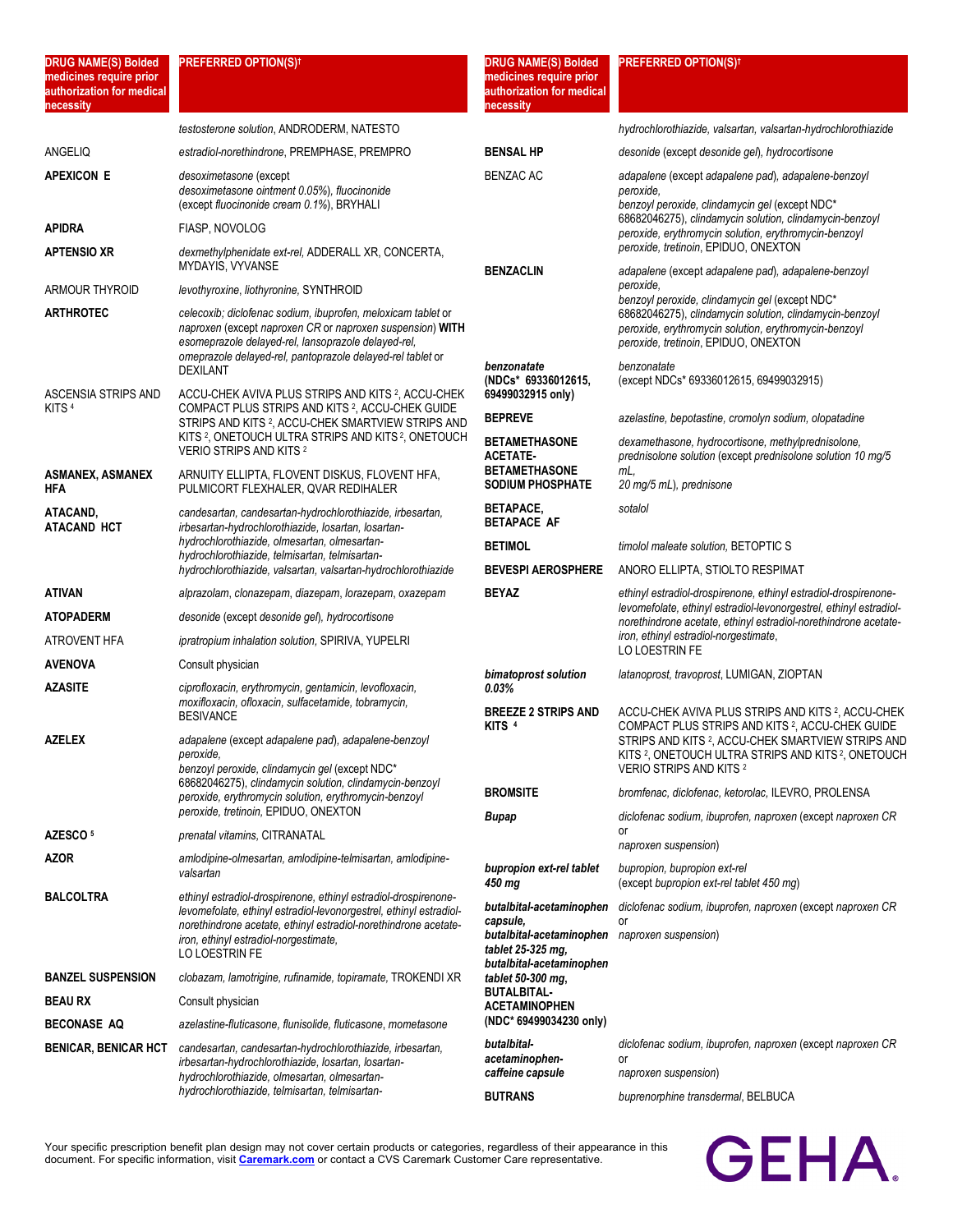| <b>DRUG NAME(S) Bolded</b><br>medicines require prior<br>authorization for medical<br>necessity      | <b>PREFERRED OPTION(S)<sup>†</sup></b>                                                                                                                                                                                       | <b>DRUG NAME(S) Bolded</b><br>medicines require prior<br>authorization for medical<br>necessity | <b>PREFERRED OPTION(S)t</b>                                                                                                                                                                                                                         |
|------------------------------------------------------------------------------------------------------|------------------------------------------------------------------------------------------------------------------------------------------------------------------------------------------------------------------------------|-------------------------------------------------------------------------------------------------|-----------------------------------------------------------------------------------------------------------------------------------------------------------------------------------------------------------------------------------------------------|
| <b>BYDUREON BCISE</b>                                                                                | OZEMPIC, RYBELSUS, TRULICITY, VICTOZA                                                                                                                                                                                        | <b>CIPRODEX</b>                                                                                 | ciprofloxacin-dexamethasone, ofloxacin otic                                                                                                                                                                                                         |
| BYETTA                                                                                               | OZEMPIC, RYBELSUS, TRULICITY, VICTOZA                                                                                                                                                                                        | ciprofloxacin-                                                                                  | ciprofloxacin-dexamethasone, ofloxacin otic                                                                                                                                                                                                         |
| <b>CAFERGOT</b>                                                                                      | eletriptan, naratriptan, rizatriptan, sumatriptan, zolmitriptan,<br>NURTEC ODT, ONZETRA XSAIL, UBRELVY, ZEMBRACE<br>SYMTOUCH, ZOMIG NASAL SPRAY                                                                              | fluocinolone<br><b>CLINDAGEL</b>                                                                | adapalene (except adapalene pad), adapalene-benzoyl<br>peroxide.                                                                                                                                                                                    |
| calcipotriene cream,<br>calcipotriene foam,<br><b>CALCIPOTRIENE FOAM</b>                             | calcipotriene ointment, calcipotriene solution                                                                                                                                                                               |                                                                                                 | benzoyl peroxide, clindamycin gel (except NDC*<br>68682046275), clindamycin solution, clindamycin-benzoyl<br>peroxide, erythromycin solution, erythromycin-benzoyl<br>peroxide, tretinoin, EPIDUO, ONEXTON                                          |
| calcipotriene-<br>betamethasone                                                                      | calcipotriene ointment or<br>calcipotriene solution WITH desoximetasone (except<br>desoximetasone ointment 0.05%), fluocinonide (except<br>fluocinonide cream 0.1%) or BRYHALI                                               | clindamycin gel (NDC*<br>68682046275 only)                                                      | adapalene (except adapalene pad), adapalene-benzoyl<br>peroxide.<br>benzoyl peroxide, clindamycin gel (except NDC*<br>68682046275), clindamycin solution, clindamycin-benzoyl                                                                       |
| calcitriol ointment                                                                                  | calcipotriene ointment, calcipotriene solution                                                                                                                                                                               |                                                                                                 | peroxide, erythromycin solution, erythromycin-benzoyl<br>peroxide, tretinoin, EPIDUO, ONEXTON                                                                                                                                                       |
| CAMBIA                                                                                               | diclofenac sodium, ibuprofen, naproxen (except naproxen CR<br>or                                                                                                                                                             | clobetasol spray                                                                                | clobetasol foam                                                                                                                                                                                                                                     |
|                                                                                                      | naproxen suspension)                                                                                                                                                                                                         | <b>CLOBEX SPRAY</b>                                                                             | clobetasol foam                                                                                                                                                                                                                                     |
| CapsFenac Pak                                                                                        | diclofenac sodium, diclofenac sodium gel 1%, diclofenac<br>sodium solution, ibuprofen, meloxicam tablet, naproxen (except<br>naproxen CR or naproxen suspension)                                                             | clocortolone cream                                                                              | hydrocortisone butyrate cream, hydrocortisone butyrate<br>ointment, hydrocortisone butyrate solution, mometasone,<br>triamcinolone cream, triamcinolone lotion, triamcinolone<br>ointment (except triamcinolone ointment 0.05%)                     |
| Capsinac<br>CARAC                                                                                    | diclofenac sodium, diclofenac sodium gel 1%, diclofenac<br>sodium solution, ibuprofen, meloxicam tablet, naproxen (except<br>naproxen CR or naproxen suspension)<br>fluorouracil cream 5%, fluorouracil solution, imiquimod, | <b>COLAZAL</b>                                                                                  | balsalazide, mesalamine delayed-rel (except mesalamine<br>delayed-rel tablet 800 mg), mesalamine ext-rel, sulfasalazine,<br>sulfasalazine delayed-rel, ASACOL HD, PENTASA                                                                           |
|                                                                                                      | <b>ZYCLARA</b>                                                                                                                                                                                                               | colchicine capsule                                                                              | colchicine tablet, MITIGARE                                                                                                                                                                                                                         |
| CARAFATE                                                                                             | sucralfate tablet                                                                                                                                                                                                            | <b>COLCRYS</b>                                                                                  | colchicine tablet, MITIGARE                                                                                                                                                                                                                         |
| CARBINOXAMINE<br>TABLET 6 MG                                                                         | levocetirizine                                                                                                                                                                                                               | <b>CONSENSI</b>                                                                                 | amlodipine WITH celecoxib                                                                                                                                                                                                                           |
| <b>CARDIZEM, CARDIZEM</b><br>CD,<br><b>CARDIZEM LA</b>                                               | diltiazem ext-rel<br>(except generics for CARDIZEM LA)                                                                                                                                                                       | <b>CONTOUR NEXT STRIPS</b><br>AND KITS <sup>4</sup>                                             | ACCU-CHEK AVIVA PLUS STRIPS AND KITS 2, ACCU-CHEK<br>COMPACT PLUS STRIPS AND KITS <sup>2</sup> , ACCU-CHEK GUIDE<br>STRIPS AND KITS 2, ACCU-CHEK SMARTVIEW STRIPS AND<br>KITS <sup>2</sup> , ONETOUCH ULTRA STRIPS AND KITS <sup>2</sup> , ONETOUCH |
| carisoprodol 250 mg                                                                                  | cyclobenzaprine<br>(except cyclobenzaprine tablet 7.5 mg)                                                                                                                                                                    |                                                                                                 | VERIO STRIPS AND KITS 2                                                                                                                                                                                                                             |
| <b>CARNITOR, CARNITOR</b><br>SF                                                                      | levocarnitine                                                                                                                                                                                                                | <b>CONTOUR STRIPS AND</b><br>KITS <sup>4</sup>                                                  | ACCU-CHEK AVIVA PLUS STRIPS AND KITS <sup>2</sup> , ACCU-CHEK<br>COMPACT PLUS STRIPS AND KITS 2, ACCU-CHEK GUIDE<br>STRIPS AND KITS 2, ACCU-CHEK SMARTVIEW STRIPS AND<br>KITS 2, ONETOUCH ULTRA STRIPS AND KITS 2, ONETOUCH                         |
| <b>CELEBREX</b>                                                                                      | celecoxib, diclofenac sodium, ibuprofen, meloxicam tablet,<br>naproxen (except<br>naproxen CR or naproxen suspension)                                                                                                        | <b>CORDRAN CREAM,</b>                                                                           | VERIO STRIPS AND KITS 2<br>desonide (except desonide gel), hydrocortisone                                                                                                                                                                           |
| chlordiazepoxide-                                                                                    | dicyclomine                                                                                                                                                                                                                  | <b>CORDRAN LOTION</b>                                                                           |                                                                                                                                                                                                                                                     |
| clidinium<br>(NDCs* 11534019701,<br>42494040901.<br>51293069601,<br>51293069610.                     |                                                                                                                                                                                                                              | <b>CORDRAN OINTMENT</b>                                                                         | hydrocortisone butyrate cream, hydrocortisone butyrate<br>ointment, hydrocortisone butyrate solution, mometasone,<br>triamcinolone cream, triamcinolone lotion, triamcinolone<br>ointment (except triamcinolone ointment 0.05%)                     |
| 67877073101,<br>70700018501 only)<br>chlorzoxazone 250 mg,                                           | cyclobenzaprine                                                                                                                                                                                                              | <b>CORDRAN TAPE</b>                                                                             | clobetasol cream, clobetasol foam, clobetasol gel, clobetasol<br>lotion, clobetasol ointment, halobetasol cream, halobetasol<br>ointment                                                                                                            |
| chlorzoxazone 375 mg,<br>chlorzoxazone 500 mg<br>(NDC* 73007001303<br>only),<br>chlorzoxazone 750 mg | (except cyclobenzaprine tablet 7.5 mg)                                                                                                                                                                                       | <b>COREG CR</b>                                                                                 | atenolol, carvedilol, carvedilol phosphate ext-rel, metoprolol<br>succinate ext-rel.<br>metoprolol tartrate, nadolol, nebivolol, pindolol, propranolol,<br>propranolol ext-rel                                                                      |
| CICATRACE                                                                                            | Consult physician                                                                                                                                                                                                            | <b>CoreMino</b>                                                                                 | doxycycline hyclate 20 mg,<br>doxycycline hyclate capsule,                                                                                                                                                                                          |
| CILOXAN                                                                                              | ciprofloxacin, erythromycin, gentamicin, levofloxacin,<br>moxifloxacin, ofloxacin, sulfacetamide, tobramycin,                                                                                                                | <b>COZAAR</b>                                                                                   | minocycline, tetracycline<br>candesartan, irbesartan, losartan, olmesartan, telmisartan,                                                                                                                                                            |
| <b>CIPRO HC</b>                                                                                      | <b>BESIVANCE</b><br>ciprofloxacin-dexamethasone, ofloxacin otic                                                                                                                                                              |                                                                                                 | valsartan                                                                                                                                                                                                                                           |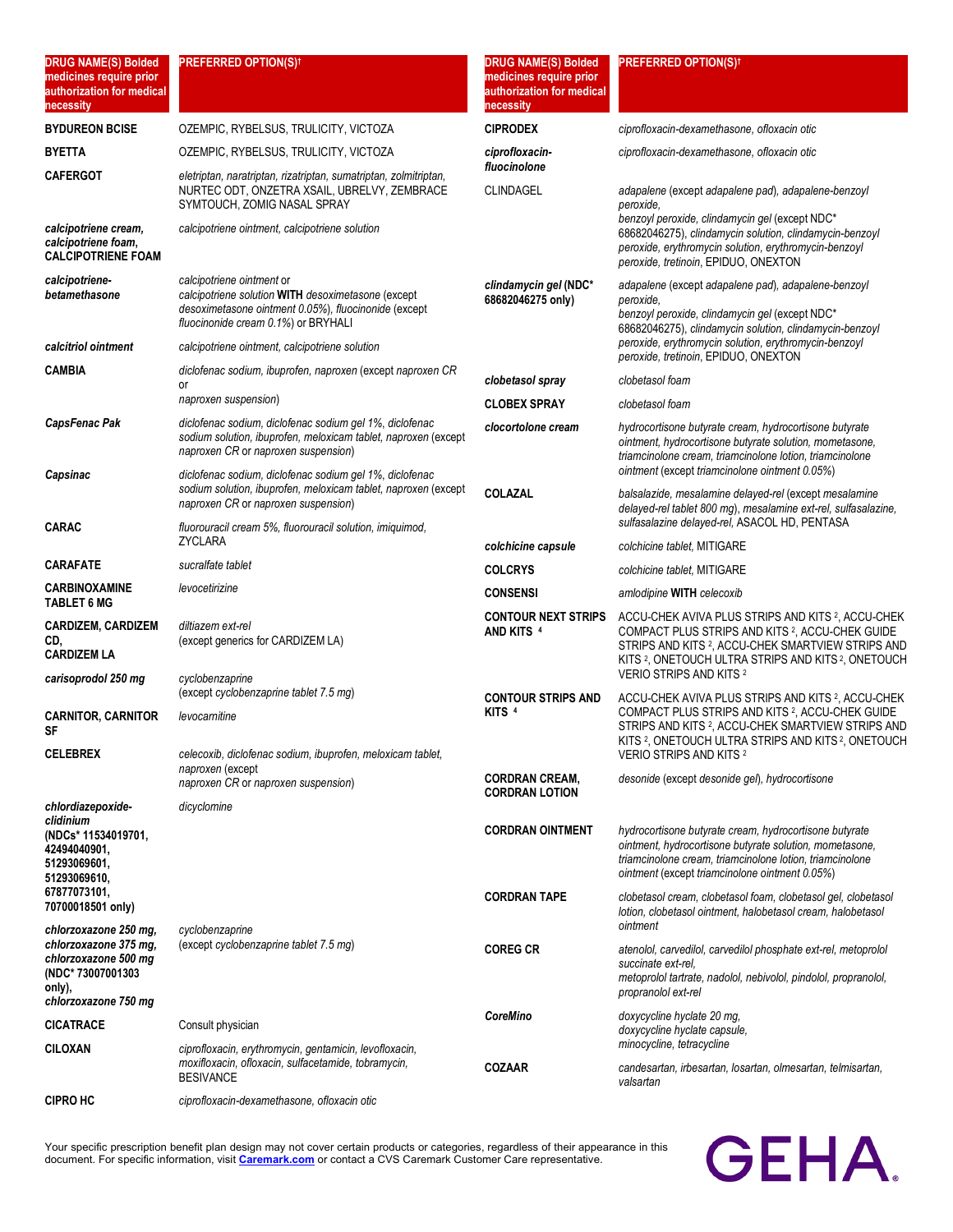| medicines require prior<br>authorization for medical<br>necessity |                                                                                                                                                                           | medicines require prior<br>authorization for medical<br>necessity      |                                                                                                                                                                 |
|-------------------------------------------------------------------|---------------------------------------------------------------------------------------------------------------------------------------------------------------------------|------------------------------------------------------------------------|-----------------------------------------------------------------------------------------------------------------------------------------------------------------|
| <b>CRESEMBA</b>                                                   | itraconazole                                                                                                                                                              |                                                                        | hydrochlorothiazide, valsartan, valsartan-hydrochlorothiazide                                                                                                   |
| <b>CRESTOR</b>                                                    | atorvastatin, ezetimibe-simvastatin, fluvastatin, lovastatin,                                                                                                             | <b>Diphen Elixir</b>                                                   | levocetirizine                                                                                                                                                  |
| cyclobenzaprine ext-rel                                           | pravastatin, rosuvastatin, simvastatin<br>cyclobenzaprine                                                                                                                 | <b>DORAL</b>                                                           | doxepin, eszopiclone, ramelteon, zolpidem, zolpidem ext-rel,<br><b>BELSOMRA</b>                                                                                 |
| capsule,<br>cyclobenzaprine tablet<br>7.5 mg                      | (except cyclobenzaprine tablet 7.5 mg)                                                                                                                                    | DORYX, DORYX MPC                                                       | doxycycline hyclate 20 mg,<br>doxycycline hyclate capsule,<br>minocycline, tetracycline                                                                         |
| <b>CYMBALTA</b>                                                   | desvenlafaxine ext-rel, duloxetine, venlafaxine, venlafaxine ext-<br>rel capsule                                                                                          | doxepin cream                                                          | desonide (except desonide gel), hydrocortisone, pimecrolimus,<br>tacrolimus, EUCRISA                                                                            |
| <b>CYTOMEL</b>                                                    | levothyroxine, liothyronine, SYNTHROID                                                                                                                                    | doxycycline hyclate                                                    | doxycycline hyclate 20 mg,                                                                                                                                      |
| <b>DARAPRIM</b>                                                   | pyrimethamine                                                                                                                                                             | delayed-rel tablet                                                     | doxycycline hyclate capsule,                                                                                                                                    |
| <b>DAYTRANA</b>                                                   | dexmethylphenidate ext-rel, ADDERALL XR, CONCERTA,<br>MYDAYIS, VYVANSE                                                                                                    | doxycycline hyclate                                                    | minocycline, tetracycline<br>doxycycline hyclate 20 mg,                                                                                                         |
| <b>DELZICOL</b>                                                   | balsalazide, mesalamine delayed-rel (except mesalamine<br>delayed-rel tablet 800 mg), mesalamine ext-rel, sulfasalazine,<br>sulfasalazine delayed-rel, ASACOL HD, PENTASA | tablet 50 mg<br>(NDC* 72143021160<br>only),<br>doxycycline hyclate     | doxycycline hyclate capsule,<br>minocycline, tetracycline                                                                                                       |
| desonide gel                                                      | desonide (except desonide gel), hydrocortisone                                                                                                                            | tablet 75 mg,<br>doxycycline hyclate                                   |                                                                                                                                                                 |
| desoximetasone                                                    | hydrocortisone butyrate cream, hydrocortisone butyrate                                                                                                                    | tablet 150 mg                                                          |                                                                                                                                                                 |
| ointment 0.05%                                                    | ointment, hydrocortisone butyrate solution, mometasone,<br>triamcinolone cream, triamcinolone lotion, triamcinolone<br>ointment (except triamcinolone ointment 0.05%)     | doxycycline<br>monohydrate capsule 75                                  | doxycycline hyclate 20 mg,<br>doxycycline hyclate capsule,                                                                                                      |
| <b>DesRx</b>                                                      | desonide (except desonide gel), hydrocortisone                                                                                                                            | mg,<br>doxycycline                                                     | minocycline, tetracycline                                                                                                                                       |
| <b>DETROL LA</b>                                                  | darifenacin ext-rel, oxybutynin ext-rel, solifenacin, tolterodine,<br>tolterodine ext-rel, trospium, trospium ext-rel, MYRBETRIQ,<br><b>TOVIAZ</b>                        | monohydrate capsule<br>150 mg<br>doxycycline                           | <b>ORACEA</b>                                                                                                                                                   |
| dexchlorpheniramine                                               | levocetirizine                                                                                                                                                            | monohydrate delayed-rel<br>capsule                                     |                                                                                                                                                                 |
| Dexifol                                                           | folic acid                                                                                                                                                                | <b>DULERA</b>                                                          | ADVAIR DISKUS, ADVAIR HFA, BREO ELLIPTA,                                                                                                                        |
| diclofenac potassium                                              | diclofenac sodium, ibuprofen,                                                                                                                                             |                                                                        | <b>SYMBICORT</b>                                                                                                                                                |
| tablet 25 mg                                                      | meloxicam tablet, naproxen (except<br>naproxen CR or naproxen suspension)                                                                                                 | <b>DUTOPROL</b>                                                        | metoprolol succinate ext-rel WITH hydrochlorothiazide                                                                                                           |
| <b>Diclofex DC</b>                                                | diclofenac sodium, diclofenac sodium gel 1%, diclofenac                                                                                                                   | <b>DYRENIUM</b>                                                        | amiloride, triamterene                                                                                                                                          |
|                                                                   | sodium solution, ibuprofen, meloxicam tablet, naproxen (except<br>naproxen CR or naproxen suspension)                                                                     | <b>EDARBI, EDARBYCLOR</b>                                              | candesartan, candesartan-hydrochlorothiazide, irbesartan,<br>irbesartan-hydrochlorothiazide, losartan, losartan-                                                |
| DicloHeal-60                                                      | diclofenac sodium, diclofenac sodium gel 1%, diclofenac<br>sodium solution, ibuprofen, meloxicam tablet, naproxen (except<br>naproxen CR or naproxen suspension)          |                                                                        | hydrochlorothiazide, olmesartan, olmesartan-<br>hydrochlorothiazide, telmisartan, telmisartan-<br>hydrochlorothiazide, valsartan, valsartan-hydrochlorothiazide |
| <b>DIFFERIN LOTION</b>                                            | adapalene (except adapalene pad), adapalene-benzoyl<br>peroxide,                                                                                                          | <b>EDLUAR</b>                                                          | doxepin, eszopiclone, ramelteon, zolpidem, zolpidem ext-rel,<br><b>BELSOMRA</b>                                                                                 |
|                                                                   | benzoyl peroxide, clindamycin gel (except NDC*<br>68682046275), clindamycin solution, clindamycin-benzoyl                                                                 | <b>E.E.S. GRANULES</b>                                                 | erythromycins                                                                                                                                                   |
|                                                                   | peroxide, erythromycin solution, erythromycin-benzoyl<br>peroxide, tretinoin, EPIDUO, ONEXTON                                                                             | <b>EFFEXOR XR</b>                                                      | desvenlafaxine ext-rel, duloxetine, venlafaxine, venlafaxine ext-<br>rel capsule                                                                                |
| diflorasone cream,                                                | desoximetasone (except                                                                                                                                                    | <b>ELIDEL</b>                                                          | pimecrolimus, tacrolimus, EUCRISA                                                                                                                               |
| diflorasone ointment                                              | desoximetasone ointment 0.05%), fluocinonide (except<br>fluocinonide cream 0.1%), BRYHALI                                                                                 | <b>ELMIRON</b>                                                         | Consult physician                                                                                                                                               |
| dihydroergotamine spray                                           | eletriptan, naratriptan, rizatriptan, sumatriptan, zolmitriptan,<br>NURTEC ODT, ONZETRA XSAIL, UBRELVY, ZEMBRACE                                                          | <b>ENLITE CONTINUOUS</b><br><b>GLUCOSE MONITORING</b><br><b>SYSTEM</b> | DEXCOM CONTINUOUS GLUCOSE MONITORING SYSTEM                                                                                                                     |
|                                                                   | SYMTOUCH, ZOMIG NASAL SPRAY                                                                                                                                               | <b>ENTERAGAM</b>                                                       | alosetron, VIBERZI, XIFAXAN 550 MG                                                                                                                              |
| diltiazem ext-rel<br>(generics for CARDIZEM<br>LA only)           | diltiazem ext-rel<br>(except generics for CARDIZEM LA)                                                                                                                    | <b>EPICERAM</b>                                                        | desonide (except desonide gel), hydrocortisone                                                                                                                  |
| DIOVAN, DIOVAN HCT                                                | candesartan, candesartan-hydrochlorothiazide, irbesartan,<br>irbesartan-hydrochlorothiazide, losartan, losartan-<br>hydrochlorothiazide, olmesartan, olmesartan-          | ergotamine-caffeine                                                    | eletriptan, naratriptan, rizatriptan, sumatriptan, zolmitriptan,<br>NURTEC ODT, ONZETRA XSAIL, UBRELVY, ZEMBRACE<br>SYMTOUCH, ZOMIG NASAL SPRAY                 |
|                                                                   | hydrochlorothiazide, telmisartan, telmisartan-                                                                                                                            | <b>ERYPED</b>                                                          | erythromycins                                                                                                                                                   |

**DRUG NAME(S) Bolded PREFERRED OPTION(S)†**

Your specific prescription benefit plan design may not cover certain products or categories, regardless of their appearance in this document. For specific information, visit **[Caremark.com](https://www.caremark.com/)** or contact a CVS Caremark Customer Care representative.

**DRUG NAME(S) Bolded PREFERRED OPTION(S)†**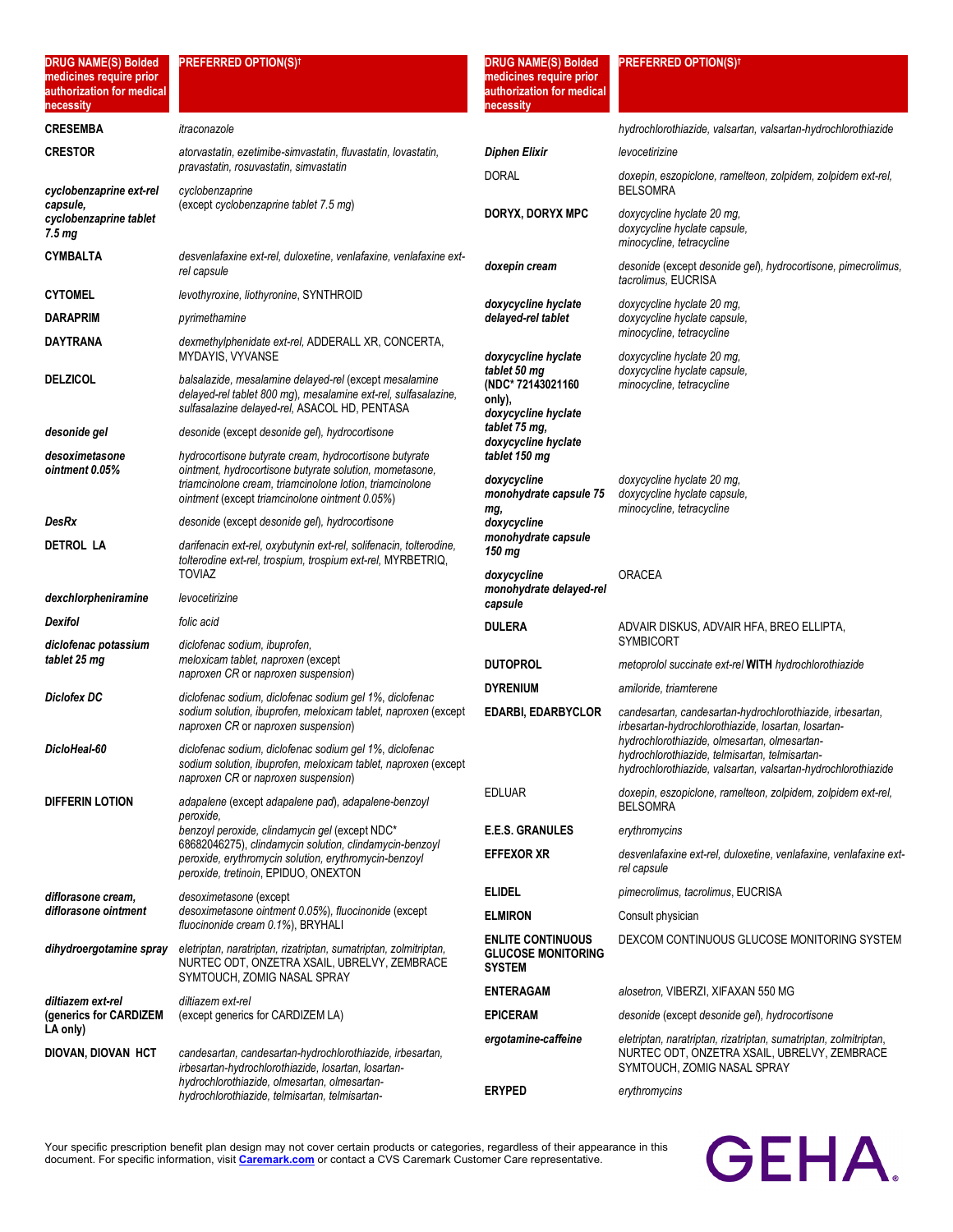| <b>DRUG NAME(S) Bolded</b><br>medicines require prior<br>authorization for medical<br>necessity | <b>PREFERRED OPTION(S)<sup>†</sup></b>                                                                                                                                                                                    | <b>DRUG NAME(S) Bolded</b><br>medicines require prior<br>authorization for medical<br>necessity | <b>PREFERRED OPTION(S)<sup>†</sup></b>                                                                                                                                                                               |
|-------------------------------------------------------------------------------------------------|---------------------------------------------------------------------------------------------------------------------------------------------------------------------------------------------------------------------------|-------------------------------------------------------------------------------------------------|----------------------------------------------------------------------------------------------------------------------------------------------------------------------------------------------------------------------|
| estradiol vaginal tablet                                                                        | estradiol vaginal cream, IMVEXXY, VAGIFEM                                                                                                                                                                                 | flurandrenolide ointment                                                                        | hydrocortisone butyrate cream, hydrocortisone butyrate                                                                                                                                                               |
| <b>ESTRING</b>                                                                                  | estradiol vaginal cream, IMVEXXY, VAGIFEM                                                                                                                                                                                 |                                                                                                 | ointment, hydrocortisone butyrate solution, mometasone,<br>triamcinolone cream, triamcinolone lotion, triamcinolone                                                                                                  |
| <b>EVEKEO</b>                                                                                   | amphetamine-dextroamphetamine mixed salts,                                                                                                                                                                                |                                                                                                 | ointment (except triamcinolone ointment 0.05%)                                                                                                                                                                       |
| <b>EVERSENSE</b>                                                                                | methylphenidate<br>DEXCOM CONTINUOUS GLUCOSE MONITORING SYSTEM                                                                                                                                                            | FML FORTE, FML<br>LIQUIFILM, FML S.O.P.                                                         | dexamethasone, loteprednol, prednisolone acetate 1%,<br><b>DUREZOL</b>                                                                                                                                               |
| <b>CONTINUOUS GLUCOSE</b><br><b>MONITORING SYSTEM</b>                                           |                                                                                                                                                                                                                           | <b>FOCALIN XR</b>                                                                               | dexmethylphenidate ext-rel, ADDERALL XR, CONCERTA,<br>MYDAYIS, VYVANSE                                                                                                                                               |
| <b>EXFORGE</b>                                                                                  | amlodipine-olmesartan,<br>amlodipine-telmisartan, amlodipine-valsartan                                                                                                                                                    | <b>FOLIC-K</b>                                                                                  | folic acid                                                                                                                                                                                                           |
| <b>EXFORGE HCT</b>                                                                              | olmesartan-amlodipine-hydrochlorothiazide                                                                                                                                                                                 | <b>Folvite-D</b>                                                                                | folic acid                                                                                                                                                                                                           |
| <b>FABIOR</b>                                                                                   | adapalene (except adapalene pad), adapalene-benzoyl                                                                                                                                                                       | <b>FORTAMET</b>                                                                                 | metformin, metformin ext-rel (except<br>generics for FORTAMET and GLUMETZA)                                                                                                                                          |
|                                                                                                 | peroxide.<br>benzoyl peroxide, clindamycin gel (except NDC*<br>68682046275), clindamycin solution, clindamycin-benzoyl<br>peroxide, erythromycin solution, erythromycin-benzoyl<br>peroxide, tretinoin, EPIDUO, ONEXTON   | <b>FORTESTA</b>                                                                                 | testosterone gel (except authorized generics for TESTIM and<br>VOGELXO),<br>testosterone solution, ANDRODERM, NATESTO                                                                                                |
|                                                                                                 |                                                                                                                                                                                                                           | <b>FOSAMAX PLUS D</b>                                                                           | alendronate, ibandronate, risedronate                                                                                                                                                                                |
| <b>FANAPT</b>                                                                                   | aripiprazole, clozapine, olanzapine, quetiapine, quetiapine ext-<br>rel, risperidone, ziprasidone, LATUDA, VRAYLAR                                                                                                        | <b>FOSRENOL</b>                                                                                 | calcium acetate, sevelamer carbonate, PHOSLYRA,<br><b>VELPHORO</b>                                                                                                                                                   |
| <b>FEMRING</b>                                                                                  | estradiol vaginal cream, IMVEXXY, VAGIFEM                                                                                                                                                                                 | <b>FOSTEUM, FOSTEUM</b>                                                                         | alendronate, ibandronate, risedronate                                                                                                                                                                                |
| fenofibrate capsule 50<br>mg, 130 mg; fenofibrate<br>tablet 40 mg, 120 mg                       | fenofibrate (except fenofibrate capsule 50 mg, 130 mg;<br>fenofibrate tablet 40 mg, 120 mg), fenofibric acid delayed-rel                                                                                                  | <b>PLUS</b><br><b>FREESTYLE LIBRE</b><br><b>CONTINUOUS GLUCOSE</b>                              | DEXCOM CONTINUOUS GLUCOSE MONITORING SYSTEM                                                                                                                                                                          |
| <b>FENOGLIDE TABLET 120</b><br>ΜG                                                               | fenofibrate (except fenofibrate capsule 50 mg, 130 mg;<br>fenofibrate tablet 40 mg, 120 mg), fenofibric acid delayed-rel                                                                                                  | <b>MONITORING SYSTEM</b><br><b>FREESTYLE STRIPS AND</b>                                         | ACCU-CHEK AVIVA PLUS STRIPS AND KITS 2, ACCU-CHEK                                                                                                                                                                    |
| fenoprofen,<br><b>FENOPROFEN CAPSULE</b>                                                        | diclofenac sodium, ibuprofen,<br>meloxicam tablet, naproxen (except<br>naproxen CR or naproxen suspension)                                                                                                                | KITS <sup>4</sup>                                                                               | COMPACT PLUS STRIPS AND KITS 2, ACCU-CHEK GUIDE<br>STRIPS AND KITS 2, ACCU-CHEK SMARTVIEW STRIPS AND<br>KITS <sup>2</sup> , ONETOUCH ULTRA STRIPS AND KITS <sup>2</sup> , ONETOUCH<br><b>VERIO STRIPS AND KITS 2</b> |
| FERIVA 21/7                                                                                     | folic acid                                                                                                                                                                                                                | <b>FROVA</b>                                                                                    | eletriptan, naratriptan, rizatriptan, sumatriptan, zolmitriptan,                                                                                                                                                     |
| <b>FETZIMA</b>                                                                                  | desvenlafaxine ext-rel, duloxetine, venlafaxine, venlafaxine ext-<br>rel capsule                                                                                                                                          |                                                                                                 | NURTEC ODT, ONZETRA XSAIL, UBRELVY, ZEMBRACE<br>SYMTOUCH, ZOMIG NASAL SPRAY                                                                                                                                          |
| Fexmid                                                                                          | cyclobenzaprine<br>(except cyclobenzaprine tablet 7.5 mq)                                                                                                                                                                 | Genicin Vita-S                                                                                  | folic acid                                                                                                                                                                                                           |
| <b>FINACEA GEL</b>                                                                              | azelaic acid gel, metronidazole, FINACEA FOAM,<br><b>SOOLANTRA</b>                                                                                                                                                        | <b>GLUMETZA</b>                                                                                 | metformin, metformin ext-rel (except generics for FORTAMET<br>and GLUMETZA)                                                                                                                                          |
| <b>FIORICET CAPSULE</b>                                                                         | diclofenac sodium, ibuprofen, naproxen (except naproxen CR                                                                                                                                                                | <b>GLYCOPYRROLATE</b><br><b>TABLET 1.5 MG</b>                                                   | dicyclomine                                                                                                                                                                                                          |
|                                                                                                 | or<br>naproxen suspension)                                                                                                                                                                                                | <b>GOLYTELY</b>                                                                                 | peg 3350-electrolytes (except generics for MOVIPREP),                                                                                                                                                                |
| <b>FLAREX</b>                                                                                   | dexamethasone, loteprednol,<br>prednisolone acetate 1%, DUREZOL                                                                                                                                                           | <b>GUARDIAN</b>                                                                                 | <b>CLENPIQ</b><br>DEXCOM CONTINUOUS GLUCOSE MONITORING SYSTEM                                                                                                                                                        |
| <i>flucytosine capsule 500</i><br>mg                                                            | fluconazole                                                                                                                                                                                                               | <b>CONNECT CONTINUOUS</b><br><b>GLUCOSE MONITORING</b><br><b>SYSTEM</b>                         |                                                                                                                                                                                                                      |
| fluocinonide cream 0.1%                                                                         | clobetasol cream, halobetasol cream                                                                                                                                                                                       | <b>GUARDIAN REAL-TIME</b>                                                                       | DEXCOM CONTINUOUS GLUCOSE MONITORING SYSTEM                                                                                                                                                                          |
| fluorouracil cream 0.5%                                                                         | fluorouracil cream 5%, fluorouracil solution, imiquimod,<br><b>ZYCLARA</b>                                                                                                                                                | <b>CONTINUOUS GLUCOSE</b><br><b>MONITORING SYSTEM</b>                                           |                                                                                                                                                                                                                      |
| fluoxetine tablet<br>(generics for SARAFEM<br>only)                                             | fluoxetine (except fluoxetine tablet 60 mg, fluoxetine tablet<br>[generics for SARAFEM]), paroxetine HCl ext-rel (except NDC*<br>60505367503), sertraline                                                                 | halcinonide cream                                                                               | desoximetasone (except<br>desoximetasone ointment 0.05%), fluocinonide (except<br>fluocinonide cream 0.1%), BRYHALI                                                                                                  |
| fluoxetine tablet 60 mg                                                                         | citalopram, escitalopram, fluoxetine (except fluoxetine tablet 60<br>mg, fluoxetine tablet [generics for SARAFEM]), paroxetine HCI,<br>paroxetine HCI ext-rel (except NDC* 60505367503), sertraline,<br><b>TRINTELLIX</b> | <b>HALOG</b>                                                                                    | desoximetasone (except<br>desoximetasone ointment 0.05%), fluocinonide (except<br>fluocinonide cream 0.1%), BRYHALI                                                                                                  |
| flurandrenolide cream,<br>flurandrenolide lotion                                                | desonide (except desonide gel), hydrocortisone                                                                                                                                                                            | heparin sodium in 5%<br>dextrose,<br><b>HEPARIN SODIUM IN 5%</b><br><b>DEXTROSE</b>             | enoxaparin, fondaparinux                                                                                                                                                                                             |

# **GEHA**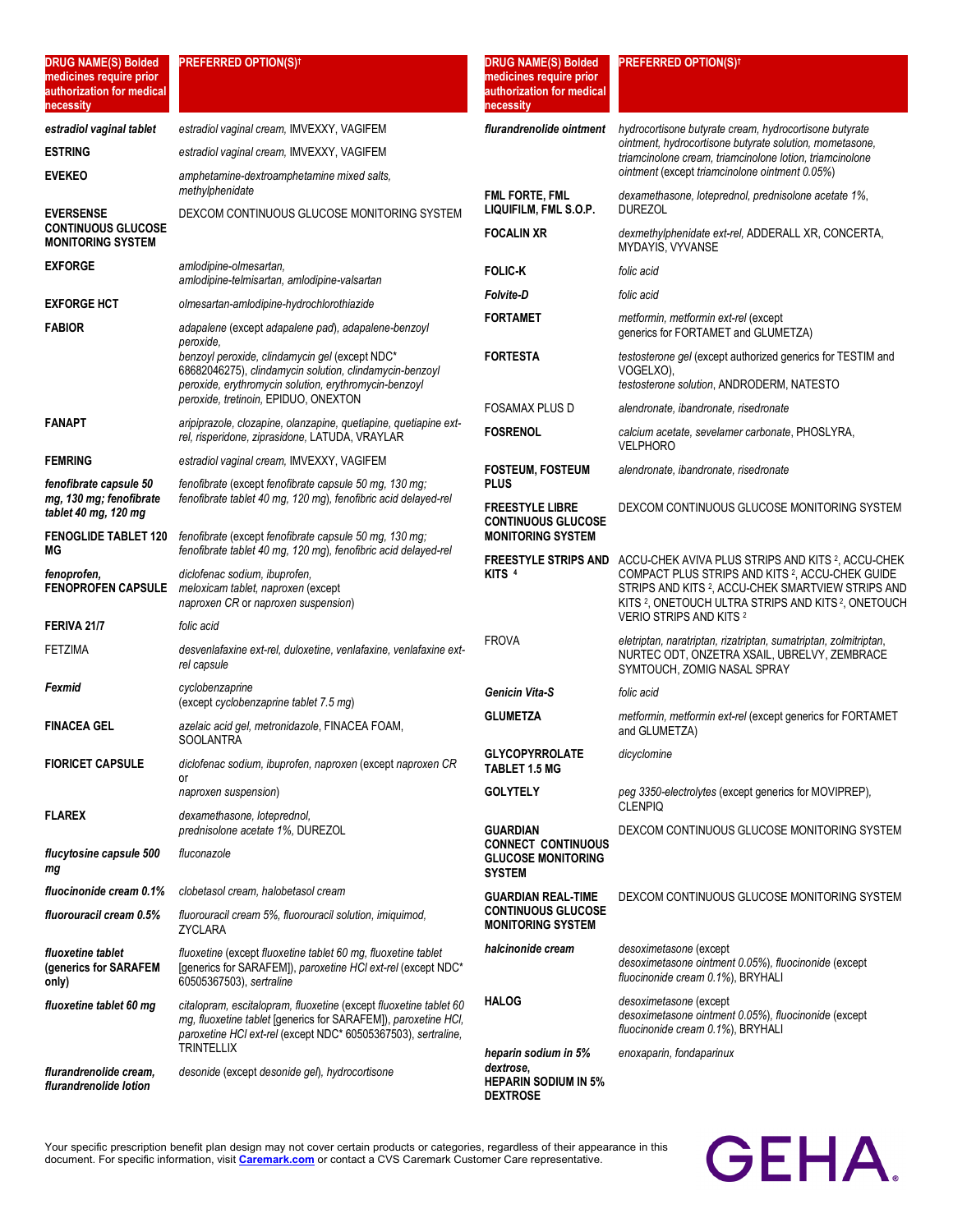| <b>DRUG NAME(S) Bolded</b><br>medicines require prior<br>authorization for medical<br>necessity | <b>PREFERRED OPTION(S)<sup>†</sup></b>                                                                                                                                            | <b>DRUG NAME(S) Bolded</b><br>medicines require prior<br>authorization for medical<br>necessity | <b>PREFERRED OPTION(S)<sup>†</sup></b>                                                                                                                                                                             |
|-------------------------------------------------------------------------------------------------|-----------------------------------------------------------------------------------------------------------------------------------------------------------------------------------|-------------------------------------------------------------------------------------------------|--------------------------------------------------------------------------------------------------------------------------------------------------------------------------------------------------------------------|
| <b>HORIZANT</b>                                                                                 | gabapentin, pregabalin, pregabalin ext-rel, GRALISE                                                                                                                               | <b>INVELTYS</b>                                                                                 | dexamethasone, loteprednol,                                                                                                                                                                                        |
| <b>HUMALOG</b>                                                                                  | FIASP, NOVOLOG                                                                                                                                                                    |                                                                                                 | prednisolone acetate 1%, DUREZOL                                                                                                                                                                                   |
| <b>HUMALOG MIX 50/50</b>                                                                        | NOVOLOG MIX 70/30                                                                                                                                                                 | <b>INVOKAMET,</b><br><b>INVOKAMET XR</b>                                                        | SYNJARDY, SYNJARDY XR, XIGDUO XR                                                                                                                                                                                   |
| <b>HUMALOG MIX 75/25</b>                                                                        | NOVOLOG MIX 70/30                                                                                                                                                                 | <b>INVOKANA</b>                                                                                 | FARXIGA, JARDIANCE                                                                                                                                                                                                 |
| <b>HUMULIN 70/30</b>                                                                            | NOVOLIN 70/30                                                                                                                                                                     | isosorbide dinitrate 40                                                                         | <i>isosorbide dinitrate</i>                                                                                                                                                                                        |
| <b>HUMULIN N</b>                                                                                | NOVOLIN N                                                                                                                                                                         | mg                                                                                              | (except isosorbide dinitrate 40 mg), isosorbide mononitrate                                                                                                                                                        |
| <b>HUMULIN R</b>                                                                                | NOVOLIN R                                                                                                                                                                         | <b>ISTALOL</b>                                                                                  | timolol maleate solution, BETOPTIC S                                                                                                                                                                               |
| hydrocortisone butyrate<br>lipophilic cream 0.1%                                                | hydrocortisone butyrate cream, hydrocortisone butyrate<br>ointment, hydrocortisone butyrate solution, mometasone,                                                                 | JALYN                                                                                           | dutasteride-tamsulosin; dutasteride or finasteride WITH<br>alfuzosin ext-rel, doxazosin, silodosin, tamsulosin or terazosin                                                                                        |
|                                                                                                 | triamcinolone cream, triamcinolone lotion, triamcinolone<br>ointment (except triamcinolone ointment 0.05%)                                                                        | JENTADUETO,<br><b>JENTADUETO XR</b>                                                             | JANUMET, JANUMET XR                                                                                                                                                                                                |
| hydrocortisone butyrate<br>lotion                                                               | hydrocortisone butyrate cream, hydrocortisone butyrate<br>ointment, hydrocortisone butyrate solution, mometasone,                                                                 | <b>KAMDOY</b>                                                                                   | desonide (except desonide gel), hydrocortisone                                                                                                                                                                     |
|                                                                                                 | triamcinolone cream, triamcinolone lotion, triamcinolone<br>ointment (except triamcinolone ointment 0.05%)                                                                        | Kapzin DC                                                                                       | diclofenac sodium, diclofenac sodium gel 1%, diclofenac<br>sodium solution, ibuprofen, meloxicam tablet, naproxen (except<br>naproxen CR or naproxen suspension)                                                   |
| <b>HylaVite</b>                                                                                 | folic acid                                                                                                                                                                        | <b>KAZANO</b>                                                                                   | JANUMET, JANUMET XR                                                                                                                                                                                                |
| hyoscyamine sulfate ext-<br>rel                                                                 | dicyclomine                                                                                                                                                                       | ketoconazole foam 2%                                                                            | ketoconazole shampoo 2%,<br>selenium sulfide lotion 2.5%                                                                                                                                                           |
| <b>HYSINGLA ER</b>                                                                              | fentanyl transdermal, hydrocodone ext-rel, hydromorphone ext-<br>rel, methadone,<br>morphine ext-rel, NUCYNTA ER, XTAMPZA ER                                                      | Ketodan                                                                                         | ketoconazole shampoo 2%,<br>selenium sulfide lotion 2.5%                                                                                                                                                           |
| <b>HYZAAR</b>                                                                                   | candesartan-hydrochlorothiazide,<br>irbesartan-hydrochlorothiazide,<br>losartan-hydrochlorothiazide,                                                                              | ketoprofen capsule 25<br>mg                                                                     | diclofenac sodium, ibuprofen,<br>meloxicam tablet, naproxen (except<br>naproxen CR or naproxen suspension)                                                                                                         |
|                                                                                                 | olmesartan-hydrochlorothiazide,<br>telmisartan-hydrochlorothiazide,<br>valsartan-hydrochlorothiazide                                                                              | ketoprofen ext-rel<br>capsule                                                                   | diclofenac sodium, ibuprofen,<br>meloxicam tablet, naproxen (except<br>naproxen CR or naproxen suspension)                                                                                                         |
| Iclofenac CP                                                                                    | diclofenac sodium, diclofenac sodium gel 1%, diclofenac<br>sodium solution, ibuprofen, meloxicam tablet, naproxen (except                                                         | KOMBIGLYZE XR                                                                                   | JANUMET, JANUMET XR                                                                                                                                                                                                |
|                                                                                                 | naproxen CR or naproxen suspension)                                                                                                                                               | <b>LACRISERT</b>                                                                                | RESTASIS, XIIDRA                                                                                                                                                                                                   |
| <i>icosapent ethyl</i>                                                                          | omega-3 acid ethyl esters, VASCEPA                                                                                                                                                | <b>LACTULOSE PAK</b>                                                                            | lactulose solution                                                                                                                                                                                                 |
| <b>INCRUSE ELLIPTA</b>                                                                          | SPIRIVA, YUPELRI                                                                                                                                                                  | LANOXIN TABLET                                                                                  | digoxin                                                                                                                                                                                                            |
| <b>INDERAL LA, INDERAL</b><br>XL                                                                | atenolol, carvedilol,<br>carvedilol phosphate ext-rel,                                                                                                                            | (125 MCG and 250 MCG<br>only)                                                                   |                                                                                                                                                                                                                    |
|                                                                                                 | metoprolol succinate ext-rel,<br>metoprolol tartrate, nadolol, nebivolol, pindolol, propranolol,<br>propranolol ext-rel                                                           | lanthanum carbonate                                                                             | calcium acetate, sevelamer carbonate, PHOSLYRA,<br><b>VELPHORO</b>                                                                                                                                                 |
| <b>INDOCIN</b>                                                                                  | diclofenac sodium, ibuprofen,                                                                                                                                                     | LANTUS <sup>6</sup>                                                                             | <b>BASAGLAR, LEVEMIR</b>                                                                                                                                                                                           |
|                                                                                                 | meloxicam tablet, naproxen (except                                                                                                                                                | <b>LASTACAFT</b>                                                                                | azelastine, bepotastine, cromolyn sodium, olopatadine                                                                                                                                                              |
|                                                                                                 | naproxen CR or naproxen suspension)<br>diclofenac sodium, ibuprofen,                                                                                                              | LAZANDA                                                                                         | fentanyl transmucosal lozenge, SUBSYS                                                                                                                                                                              |
| indomethacin capsule 20<br>mg                                                                   | meloxicam tablet, naproxen (except<br>naproxen CR or naproxen suspension)                                                                                                         | <b>LESCOL XL</b>                                                                                | atorvastatin, ezetimibe-simvastatin, fluvastatin, lovastatin,<br>pravastatin, rosuvastatin, simvastatin                                                                                                            |
| <b>Inflammacin</b>                                                                              | diclofenac sodium, diclofenac sodium gel 1%, diclofenac<br>sodium solution, ibuprofen, meloxicam tablet, naproxen (except<br>naproxen CR or naproxen suspension)                  | levorphanol                                                                                     | fentanyl transdermal, hydrocodone ext-rel, hydromorphone ext-<br>rel, methadone,<br>morphine ext-rel, NUCYNTA ER, XTAMPZA ER                                                                                       |
| <b>INNOPRAN XL</b>                                                                              | atenolol, carvedilol,<br>carvedilol phosphate ext-rel,<br>metoprolol succinate ext-rel,<br>metoprolol tartrate, nadolol, nebivolol, pindolol, propranolol,<br>propranolol ext-rel | <b>LEXAPRO</b>                                                                                  | citalopram, escitalopram, fluoxetine (except fluoxetine tablet 60<br>mg, fluoxetine tablet [generics for SARAFEM]), paroxetine HCI,<br>paroxetine HCI ext-rel (except NDC* 60505367503), sertraline,<br>TRINTELLIX |
| <b>INTRAROSA</b>                                                                                | estradiol vaginal cream, IMVEXXY, VAGIFEM                                                                                                                                         | LIALDA                                                                                          | balsalazide, mesalamine delayed-rel (except mesalamine<br>delayed-rel tablet 800 mg), mesalamine ext-rel, sulfasalazine,<br>sulfasalazine delayed-rel, ASACOL HD, PENTASA                                          |
| <b>INTUNIV</b>                                                                                  | atomoxetine, dexmethylphenidate ext-rel, guanfacine ext-rel,<br>ADDERALL XR, CONCERTA, MYDAYIS, VYVANSE                                                                           | <b>LIBRAX</b>                                                                                   | dicyclomine                                                                                                                                                                                                        |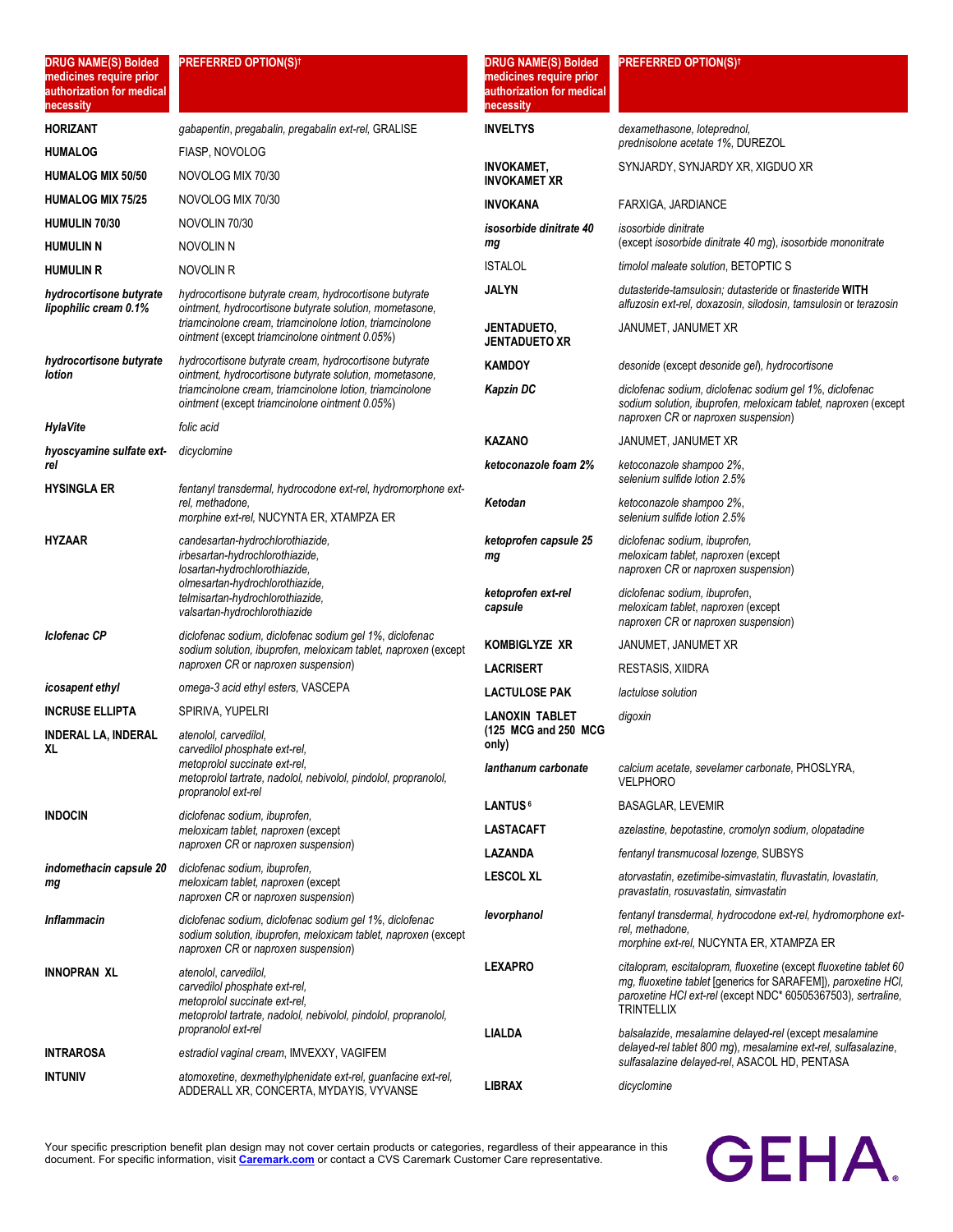| <b>DRUG NAME(S) Bolded</b><br>medicines require prior<br>authorization for medical<br>necessity | <b>PREFERRED OPTION(S)t</b>                                                                                                                                               | <b>DRUG NAME(S) Bolded</b><br>medicines require prior<br>authorization for medical<br>necessity | <b>PREFERRED OPTION(S)<sup>†</sup></b>                                                                                                                                                                                                            |
|-------------------------------------------------------------------------------------------------|---------------------------------------------------------------------------------------------------------------------------------------------------------------------------|-------------------------------------------------------------------------------------------------|---------------------------------------------------------------------------------------------------------------------------------------------------------------------------------------------------------------------------------------------------|
| LIDOCAINE-<br><b>TETRACAINE CREAM</b><br>(NDC* 71800063115 only)                                | lidocaine-prilocaine                                                                                                                                                      | <b>MIACALCIN INJECTION</b>                                                                      | alendronate, calcitonin-salmon, ibandronate, risedronate,<br>FORTEO, PROLIA, TYMLOS                                                                                                                                                               |
| <b>LIDOTREX</b>                                                                                 | lidocaine-prilocaine                                                                                                                                                      | <b>MICARDIS,</b><br><b>MICARDIS HCT</b>                                                         | candesartan, candesartan-hydrochlorothiazide, irbesartan,<br>irbesartan-hydrochlorothiazide, losartan, losartan-                                                                                                                                  |
| <b>LIPITOR</b>                                                                                  | atorvastatin, ezetimibe-simvastatin, fluvastatin, lovastatin,<br>pravastatin, rosuvastatin, simvastatin                                                                   |                                                                                                 | hydrochlorothiazide, olmesartan, olmesartan-<br>hydrochlorothiazide, telmisartan, telmisartan-<br>hydrochlorothiazide, valsartan, valsartan-hydrochlorothiazide                                                                                   |
| <b>LITHOSTAT</b>                                                                                | Consult physician                                                                                                                                                         | <b>Migergot</b>                                                                                 | eletriptan, naratriptan, rizatriptan, sumatriptan, zolmitriptan,                                                                                                                                                                                  |
| <b>LIVALO</b>                                                                                   | atorvastatin, ezetimibe-simvastatin, fluvastatin, lovastatin,<br>pravastatin, rosuvastatin, simvastatin                                                                   |                                                                                                 | NURTEC ODT, ONZETRA XSAIL, UBRELVY, ZEMBRACE<br>SYMTOUCH, ZOMIG NASAL SPRAY                                                                                                                                                                       |
| Lofena                                                                                          | diclofenac sodium, ibuprofen,<br>meloxicam tablet, naproxen (except<br>naproxen CR or naproxen suspension)                                                                | <b>MILLIPRED</b>                                                                                | dexamethasone, hydrocortisone, methylprednisolone,<br>prednisolone solution (except prednisolone solution 10 mg/5<br>mL.<br>20 mg/5 mL), prednisone                                                                                               |
| Lorid                                                                                           | folic acid                                                                                                                                                                | <b>MINASTRIN 24 FE</b>                                                                          | ethinyl estradiol-drospirenone, ethinyl estradiol-drospirenone-                                                                                                                                                                                   |
| Lorzone                                                                                         | cyclobenzaprine<br>(except cyclobenzaprine tablet 7.5 mg)                                                                                                                 |                                                                                                 | levomefolate, ethinyl estradiol-levonorgestrel, ethinyl estradiol-<br>norethindrone acetate, ethinyl estradiol-norethindrone acetate-                                                                                                             |
| <b>LOTEMAX, LOTEMAX SM</b>                                                                      | dexamethasone, loteprednol, prednisolone acetate 1%,<br>DUREZOL                                                                                                           |                                                                                                 | iron, ethinyl estradiol-norgestimate,<br>LO LOESTRIN FE                                                                                                                                                                                           |
| luliconazole                                                                                    | ciclopirox, clotrimazole, econazole, ketoconazole cream 2%,                                                                                                               | <b>MINIVELLE</b>                                                                                | estradiol, DIVIGEL, EVAMIST                                                                                                                                                                                                                       |
| <b>LUNESTA</b>                                                                                  | <b>NAFTIN</b><br>doxepin, eszopiclone, ramelteon, zolpidem, zolpidem ext-rel,<br>BELSOMRA                                                                                 | minocycline ext-rel                                                                             | doxycycline hyclate 20 mg,<br>doxycycline hyclate capsule,<br>minocycline, tetracycline                                                                                                                                                           |
| <b>LYRICA</b>                                                                                   | duloxetine, pregabalin, pregabalin ext-rel                                                                                                                                | <b>MIRVASO</b>                                                                                  | azelaic acid gel, metronidazole, FINACEA FOAM,<br><b>SOOLANTRA</b>                                                                                                                                                                                |
| <b>MACRODANTIN</b>                                                                              | nitrofurantoin<br>(except NDCs* 16571074024, 70408023932)                                                                                                                 | Mondoxyne NL capsule<br>75 mg                                                                   | doxycycline hyclate 20 mg,<br>doxycycline hyclate capsule,                                                                                                                                                                                        |
| Matzim LA                                                                                       | diltiazem ext-rel<br>(except generics for CARDIZEM LA)                                                                                                                    | <b>MOVIPREP</b>                                                                                 | minocycline, tetracycline<br>peg 3350-electrolytes (except generics for MOVIPREP),                                                                                                                                                                |
| MAXALT, MAXALT-MLT                                                                              | eletriptan, naratriptan, rizatriptan, sumatriptan, zolmitriptan,<br>NURTEC ODT, ONZETRA XSAIL, UBRELVY, ZEMBRACE<br>SYMTOUCH, ZOMIG NASAL SPRAY                           | <b>MultiPro</b>                                                                                 | <b>CLENPIQ</b><br>Consult physician                                                                                                                                                                                                               |
| <b>MAXIDEX</b>                                                                                  | dexamethasone, loteprednol, prednisolone acetate 1%,                                                                                                                      | mupirocin cream                                                                                 | gentamicin, mupirocin ointment                                                                                                                                                                                                                    |
|                                                                                                 | <b>DUREZOL</b>                                                                                                                                                            | <b>MYTESI</b>                                                                                   | diphenoxylate-atropine, loperamide                                                                                                                                                                                                                |
| mefenamic acid (NDC*<br>69336012830 only)                                                       | diclofenac sodium, ibuprofen,<br>meloxicam tablet, naproxen (except<br>naproxen CR or naproxen suspension)                                                                | <b>NAPRELAN</b>                                                                                 | diclofenac sodium, ibuprofen,<br>meloxicam tablet, naproxen (except<br>naproxen CR or naproxen suspension)                                                                                                                                        |
| meloxicam capsule                                                                               | diclofenac sodium, ibuprofen,<br>meloxicam tablet, naproxen (except<br>naproxen CR or naproxen suspension)                                                                | naproxen CR                                                                                     | diclofenac sodium, ibuprofen,<br>meloxicam tablet, naproxen (except<br>naproxen CR or naproxen suspension)                                                                                                                                        |
| <b>MENEST</b>                                                                                   | estradiol                                                                                                                                                                 | naproxen suspension                                                                             | diclofenac sodium, ibuprofen,                                                                                                                                                                                                                     |
| <b>MENOSTAR</b>                                                                                 | estradiol                                                                                                                                                                 |                                                                                                 | meloxicam tablet, naproxen (except<br>naproxen CR or naproxen suspension)                                                                                                                                                                         |
| mesalamine delayed-rel<br>tablet 800 mg                                                         | balsalazide, mesalamine delayed-rel (except mesalamine<br>delayed-rel tablet 800 mg), mesalamine ext-rel, sulfasalazine,<br>sulfasalazine delayed-rel, ASACOL HD, PENTASA | naproxen-esomeprazole                                                                           | diclofenac sodium, ibuprofen,<br>meloxicam tablet or naproxen (except naproxen CR or<br>naproxen suspension) WITH esomeprazole delayed-rel,                                                                                                       |
| metaxalone 400 mg                                                                               | cyclobenzaprine<br>(except cyclobenzaprine tablet 7.5 mg)                                                                                                                 |                                                                                                 | lansoprazole delayed-rel, omeprazole delayed-rel, pantoprazole<br>delayed-rel tablet or DEXILANT                                                                                                                                                  |
| metformin ext-rel<br>(generics for FORTAMET)<br>and GLUMETZA only)                              | metformin, metformin ext-rel (except generics for FORTAMET<br>and GLUMETZA)                                                                                               | <b>NATAZIA</b>                                                                                  | ethinyl estradiol-drospirenone, ethinyl estradiol-drospirenone-<br>levomefolate, ethinyl estradiol-levonorgestrel, ethinyl estradiol-<br>norethindrone acetate, ethinyl estradiol-norethindrone acetate-<br>iron, ethinyl estradiol-norgestimate, |
| methocarbamol 500 mg<br>(NDC* 69036091010                                                       | cyclobenzaprine<br>(except cyclobenzaprine tablet 7.5 mg)                                                                                                                 |                                                                                                 | LO LOESTRIN FE                                                                                                                                                                                                                                    |
| only),<br>methocarbamol 750 mg                                                                  |                                                                                                                                                                           | <b>NATURE THROID</b>                                                                            | levothyroxine, liothyronine, SYNTHROID                                                                                                                                                                                                            |
| (NDCs* 69036093090,<br>70868090190 only)                                                        |                                                                                                                                                                           | <b>NEO-SYNALAR</b>                                                                              | desonide (except desonide gel) or hydrocortisone WITH<br>gentamicin                                                                                                                                                                               |
|                                                                                                 |                                                                                                                                                                           | <b>NESINA</b>                                                                                   | JANUVIA                                                                                                                                                                                                                                           |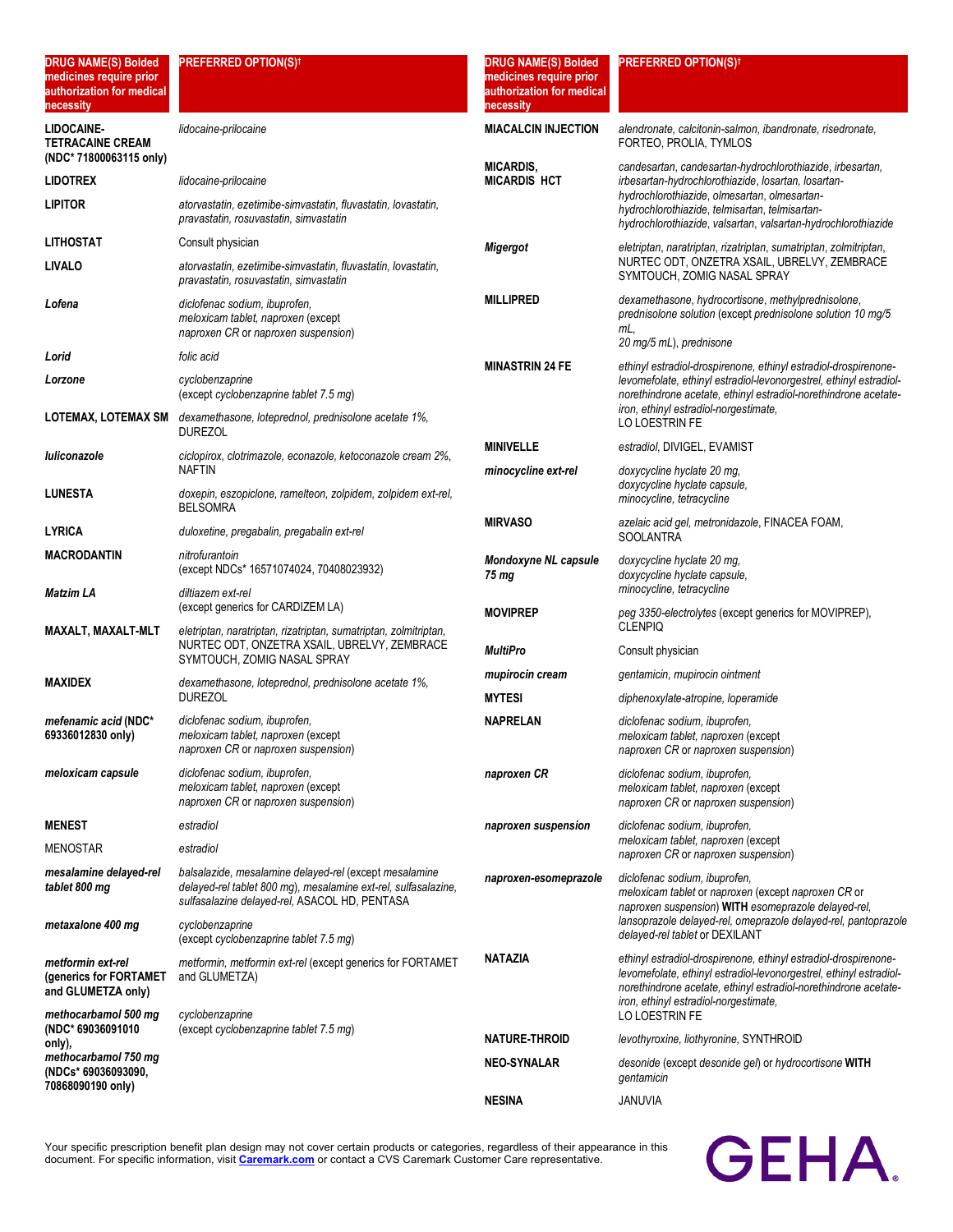| <b>DRUG NAME(S) Bolded</b><br>medicines require prior<br>authorization for medical<br>necessity | <b>PREFERRED OPTION(S)<sup>†</sup></b>                                                                                                                           | <b>DRUG NAME(S) Bolded</b><br>medicines require prior<br>authorization for medical<br>necessity | <b>PREFERRED OPTION(S)<sup>†</sup></b>                                                                                                                                                               |
|-------------------------------------------------------------------------------------------------|------------------------------------------------------------------------------------------------------------------------------------------------------------------|-------------------------------------------------------------------------------------------------|------------------------------------------------------------------------------------------------------------------------------------------------------------------------------------------------------|
| <b>NEVANAC</b>                                                                                  | bromfenac, diclofenac, ketorolac, ILEVRO, PROLENSA                                                                                                               | <b>OSMOPREP</b>                                                                                 | peg 3350-electrolytes (except generics for MOVIPREP),<br><b>CLENPIQ</b>                                                                                                                              |
| <b>NEXIUM</b>                                                                                   | esomeprazole delayed-rel, lansoprazole delayed-rel,<br>omeprazole delayed-rel, pantoprazole delayed-rel tablet,<br><b>DEXILANT</b>                               | <b>OSPHENA</b>                                                                                  | estradiol                                                                                                                                                                                            |
| niacin tablet 500 mg                                                                            | niacin ext-rel                                                                                                                                                   | <b>OWEN MUMFORD</b><br><b>NEEDLES 3</b>                                                         | <b>BD ULTRAFINE NEEDLES</b>                                                                                                                                                                          |
| Niacor                                                                                          | niacin ext-rel                                                                                                                                                   | oxiconazole                                                                                     | ciclopirox, clotrimazole, econazole, ketoconazole cream 2%,                                                                                                                                          |
| <b>NICADAN</b>                                                                                  | folic acid                                                                                                                                                       | (NDCs* 00168035830,<br>51672135902 only)                                                        | <b>NAFTIN</b>                                                                                                                                                                                        |
| <b>NICAPRIN</b>                                                                                 | folic acid                                                                                                                                                       | <b>OXYCONTIN</b>                                                                                | fentanyl transdermal, hydrocodone ext-rel, hydromorphone ext-                                                                                                                                        |
| NICAZEL, NICAZEL<br><b>FORTE</b>                                                                | folic acid                                                                                                                                                       |                                                                                                 | rel, methadone,<br>morphine ext-rel, NUCYNTA ER, XTAMPZA ER                                                                                                                                          |
| <b>NICOMIDE</b>                                                                                 | folic acid                                                                                                                                                       | oxymorphone ext-rel                                                                             | fentanyl transdermal, hydrocodone ext-rel, hydromorphone ext-<br>rel, methadone,                                                                                                                     |
| <b>NILANDRON</b>                                                                                | abiraterone, bicalutamide, ERLEADA, XTANDI, YONSA                                                                                                                |                                                                                                 | morphine ext-rel, NUCYNTA ER,<br><b>XTAMPZA ER</b>                                                                                                                                                   |
| nitrofurantoin<br>(NDCs* 16571074024,<br>70408023932 only)                                      | nitrofurantoin<br>(except NDCs* 16571074024, 70408023932)                                                                                                        | <b>OXYTROL</b>                                                                                  | darifenacin ext-rel, oxybutynin ext-rel, solifenacin, tolterodine,<br>tolterodine ext-rel, trospium, trospium ext-rel, MYRBETRIQ,                                                                    |
| <b>NITROMIST</b>                                                                                | nitroglycerin lingual spray, nitroglycerin sublingual                                                                                                            |                                                                                                 | <b>TOVIAZ</b>                                                                                                                                                                                        |
| Nolix                                                                                           | desonide (except desonide gel), hydrocortisone                                                                                                                   | <b>PANCREAZE</b>                                                                                | CREON, VIOKACE, ZENPEP                                                                                                                                                                               |
| <b>NORGESIC FORTE</b>                                                                           | cyclobenzaprine<br>(except cyclobenzaprine tablet 7.5 mg)                                                                                                        | pantoprazole delayed-rel<br>suspension                                                          | esomeprazole delayed-rel, lansoprazole delayed-rel,<br>omeprazole delayed-rel, pantoprazole delayed-rel tablet,<br><b>DEXILANT</b>                                                                   |
| <b>NORITATE</b>                                                                                 | azelaic acid gel, metronidazole, FINACEA FOAM,<br><b>SOOLANTRA</b>                                                                                               | paroxetine HCI ext-rel<br>(NDC* 60505367503 only)                                               | citalopram, escitalopram, fluoxetine (except fluoxetine tablet 60<br>mg, fluoxetine tablet [generics for SARAFEM]), paroxetine HCI,                                                                  |
| <b>NORPACE</b>                                                                                  | disopyramide                                                                                                                                                     |                                                                                                 | paroxetine HCl ext-rel (except NDC* 60505367503), sertraline,<br><b>TRINTELLIX</b>                                                                                                                   |
| <b>NORVASC</b>                                                                                  | amlodipine                                                                                                                                                       | paroxetine mesylate                                                                             | paroxetine HCI                                                                                                                                                                                       |
| <b>NOURIANZ</b>                                                                                 | amantadine, entacapone, pramipexole, pramipexole ext-rel,<br>rasagiline, ropinirole, ropinirole ext-rel, selegiline, NEUPRO                                      | capsule 7.5 mg                                                                                  | citalopram, escitalopram, fluoxetine (except fluoxetine tablet 60<br>mg, fluoxetine tablet [generics for SARAFEM]), paroxetine HCI,<br>paroxetine HCI ext-rel (except NDC* 60505367503), sertraline, |
| <b>NOVO NORDISK</b><br><b>NEEDLES</b> 3                                                         | <b>BD ULTRAFINE NEEDLES</b>                                                                                                                                      | <b>PAXIL, PAXIL CR</b>                                                                          |                                                                                                                                                                                                      |
| <b>NOXAFIL</b>                                                                                  | fluconazole, itraconazole                                                                                                                                        |                                                                                                 | <b>TRINTELLIX</b>                                                                                                                                                                                    |
| NuDiclo SoluPak,<br>NuDiclo TabPak                                                              | diclofenac sodium, diclofenac sodium gel 1%, diclofenac<br>sodium solution, ibuprofen, meloxicam tablet, naproxen (except<br>naproxen CR or naproxen suspension) | peg 3350-electrolytes<br>(generics for MOVIPREP<br>only)                                        | peg 3350-electrolytes (except generics for MOVIPREP),<br><b>CLENPIQ</b>                                                                                                                              |
| <b>NUVARING</b>                                                                                 | ethinyl estradiol-etonogestrel, ANNOVERA                                                                                                                         | Pennsaicin                                                                                      | diclofenac sodium, diclofenac sodium gel 1%, diclofenac<br>sodium solution, ibuprofen, meloxicam tablet, naproxen (except                                                                            |
| <b>NUVIGIL</b>                                                                                  | armodafinil, modafinil, SUNOSI                                                                                                                                   |                                                                                                 | naproxen CR or naproxen suspension)                                                                                                                                                                  |
| OLUX-E                                                                                          | clobetasol foam                                                                                                                                                  | <b>PENNSAID</b>                                                                                 | diclofenac sodium, diclofenac sodium gel 1%,<br>diclofenac sodium solution, ibuprofen, meloxicam tablet,                                                                                             |
| omeprazole-sodium<br>bicarbonate                                                                | esomeprazole delayed-rel, lansoprazole delayed-rel,<br>omeprazole delayed-rel, pantoprazole delayed-rel tablet,<br><b>DEXILANT</b>                               |                                                                                                 | naproxen (except<br>naproxen CR or naproxen suspension)                                                                                                                                              |
| <b>OMNARIS</b>                                                                                  | azelastine-fluticasone, flunisolide, fluticasone, mometasone                                                                                                     | <b>PERCOCET</b>                                                                                 | hydrocodone-acetaminophen, hydromorphone, morphine,<br>oxycodone-acetaminophen, NUCYNTA                                                                                                              |
| <b>OMNIVEX</b>                                                                                  | folic acid                                                                                                                                                       | <b>PERRIGO NEEDLES 3</b>                                                                        | BD ULTRAFINE NEEDLES                                                                                                                                                                                 |
| ONFI                                                                                            | clobazam, lamotrigine, rufinamide, topiramate, TROKENDI XR                                                                                                       | <b>PERTZYE</b>                                                                                  | CREON, VIOKACE, ZENPEP                                                                                                                                                                               |
| <b>ONGLYZA</b>                                                                                  | JANUVIA                                                                                                                                                          | <b>PEXEVA</b>                                                                                   | citalopram, escitalopram, fluoxetine (except fluoxetine tablet 60                                                                                                                                    |
| orphenadrine-aspirin-<br>caffeine                                                               | cyclobenzaprine<br>(except cyclobenzaprine tablet 7.5 mg)                                                                                                        |                                                                                                 | mg, fluoxetine tablet [generics for SARAFEM]), paroxetine HCl,<br>paroxetine HCl ext-rel (except NDC* 60505367503), sertraline,<br><b>TRINTELLIX</b>                                                 |
| <b>Orphengesic Forte</b>                                                                        | cyclobenzaprine<br>(except cyclobenzaprine tablet 7.5 mg)                                                                                                        | <b>PLAVIX</b>                                                                                   | clopidogrel, prasugrel, BRILINTA                                                                                                                                                                     |
| ORTHO D                                                                                         | folic acid                                                                                                                                                       | <b>POLYTOZA</b>                                                                                 | Consult physician                                                                                                                                                                                    |
| <b>ORTHO DF</b>                                                                                 | folic acid                                                                                                                                                       | posaconazole delayed-rel fluconazole, itraconazole<br>tablet                                    |                                                                                                                                                                                                      |
| <b>OSENI</b>                                                                                    | JANUMET, JANUMET XR; JANUVIA WITH pioglitazone                                                                                                                   |                                                                                                 |                                                                                                                                                                                                      |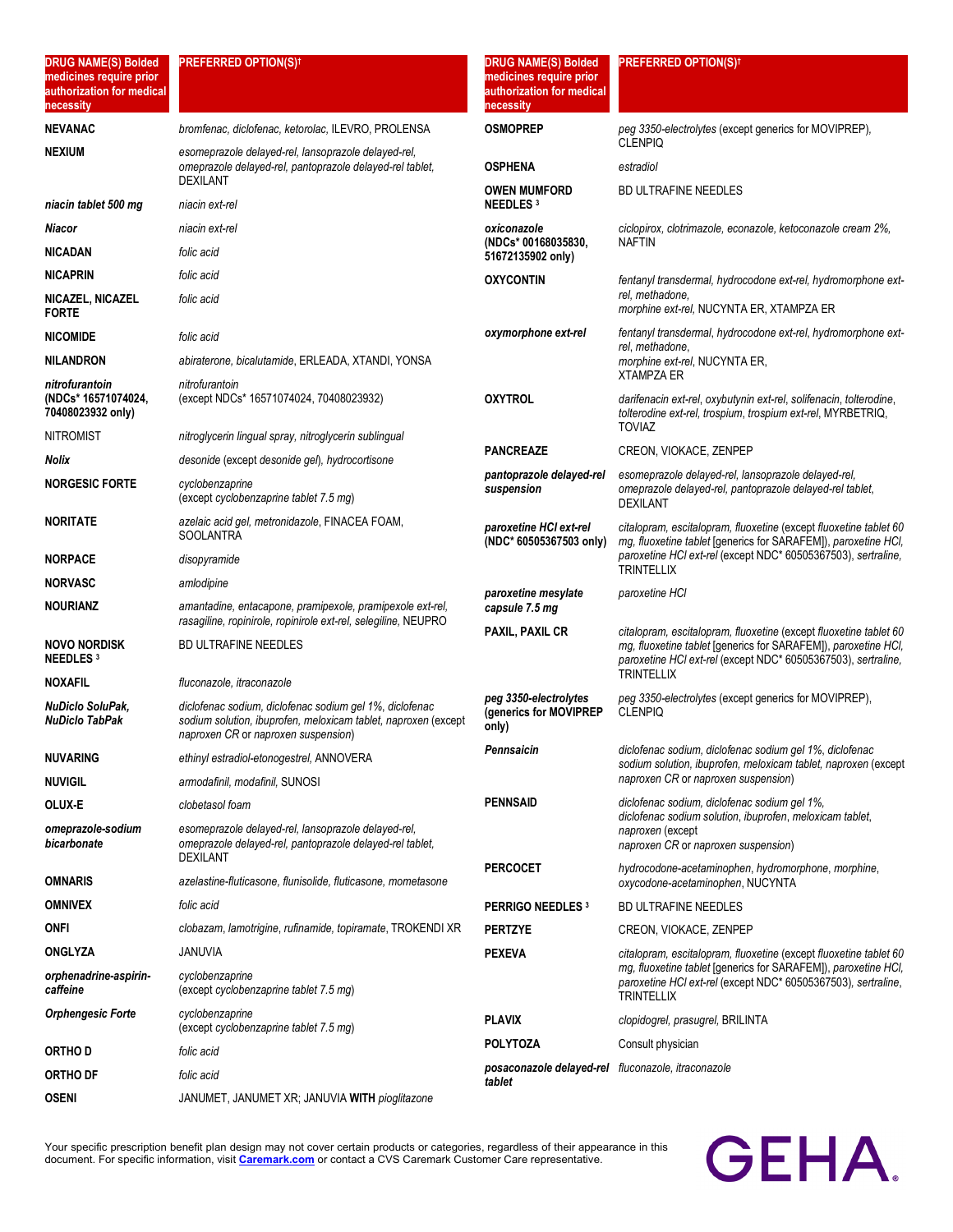| <b>DRUG NAME(S) Bolded</b><br>medicines require prior<br>authorization for medical<br>necessity | <b>PREFERRED OPTION(S)<sup>†</sup></b>                                                                                                                                                                                                                      | <b>DRUG NAME(S) Bolded</b><br>medicines require prior<br>authorization for medical<br>necessity | <b>PREFERRED OPTION(S)<sup>†</sup></b>                                                                                                                                                                                                                                      |
|-------------------------------------------------------------------------------------------------|-------------------------------------------------------------------------------------------------------------------------------------------------------------------------------------------------------------------------------------------------------------|-------------------------------------------------------------------------------------------------|-----------------------------------------------------------------------------------------------------------------------------------------------------------------------------------------------------------------------------------------------------------------------------|
| <b>PRADAXA</b>                                                                                  | warfarin, ELIQUIS, XARELTO                                                                                                                                                                                                                                  |                                                                                                 | prednisolone solution (except prednisolone solution 10 mg/5                                                                                                                                                                                                                 |
| <b>PRECISION XTRA</b><br><b>STRIPS AND KITS 4</b>                                               | ACCU-CHEK AVIVA PLUS STRIPS AND KITS <sup>2</sup> , ACCU-CHEK                                                                                                                                                                                               |                                                                                                 | mL.<br>20 mg/5 mL), prednisone                                                                                                                                                                                                                                              |
|                                                                                                 | COMPACT PLUS STRIPS AND KITS 2, ACCU-CHEK GUIDE<br>STRIPS AND KITS <sup>2</sup> , ACCU-CHEK SMARTVIEW STRIPS AND                                                                                                                                            | <b>RECEDO</b>                                                                                   | Consult physician                                                                                                                                                                                                                                                           |
|                                                                                                 | KITS <sup>2</sup> , ONETOUCH ULTRA STRIPS AND KITS <sup>2</sup> , ONETOUCH<br><b>VERIO STRIPS AND KITS 2</b>                                                                                                                                                | <b>RELION INSULIN</b>                                                                           | NOVOLIN INSULIN                                                                                                                                                                                                                                                             |
| PRED FORTE, PRED                                                                                | dexamethasone, loteprednol, prednisolone acetate 1%,                                                                                                                                                                                                        | <b>RHEUMATE</b>                                                                                 | folic acid                                                                                                                                                                                                                                                                  |
| MILD                                                                                            | <b>DUREZOL</b>                                                                                                                                                                                                                                              | <b>RIBOZEL</b>                                                                                  | folic acid                                                                                                                                                                                                                                                                  |
| prednisolone solution 10<br>$mg/5$ mL,                                                          | dexamethasone, hydrocortisone, methylprednisolone,<br>prednisolone solution (except prednisolone solution 10 mg/5                                                                                                                                           | <b>RIMSO-50</b>                                                                                 | Consult physician                                                                                                                                                                                                                                                           |
| prednisolone solution 20<br>mg/5mL                                                              | mL.<br>20 mg/5 mL), prednisone                                                                                                                                                                                                                              | <b>RIOMET</b>                                                                                   | metformin, metformin ext-rel (except generics for FORTAMET<br>and GLUMETZA)                                                                                                                                                                                                 |
| <b>PREFEST</b>                                                                                  | estradiol-norethindrone, PREMPHASE, PREMPRO                                                                                                                                                                                                                 | <b>ROZEREM</b>                                                                                  | doxepin, eszopiclone, ramelteon, zolpidem, zolpidem ext-rel,<br><b>BELSOMRA</b>                                                                                                                                                                                             |
| <b>PREMARIN</b>                                                                                 | estradiol                                                                                                                                                                                                                                                   | <b>RyClora</b>                                                                                  | levocetirizine                                                                                                                                                                                                                                                              |
| <b>PREMARIN CREAM</b>                                                                           | estradiol vaginal cream, IMVEXXY, VAGIFEM                                                                                                                                                                                                                   | <b>RYTARY</b>                                                                                   |                                                                                                                                                                                                                                                                             |
| <b>PRENATAL PLUS 5</b>                                                                          | prenatal vitamins, CITRANATAL                                                                                                                                                                                                                               | <b>SCARSILK PAD</b>                                                                             | carbidopa-levodopa, carbidopa-levodopa ext-rel<br>Consult physician                                                                                                                                                                                                         |
| <b>PREVACID</b>                                                                                 | esomeprazole delayed-rel, lansoprazole delayed-rel,<br>omeprazole delayed-rel, pantoprazole delayed-rel tablet,                                                                                                                                             | <b>SEASONIQUE</b>                                                                               | ethinyl estradiol-drospirenone.                                                                                                                                                                                                                                             |
|                                                                                                 | <b>DEXILANT</b>                                                                                                                                                                                                                                             |                                                                                                 | ethinyl estradiol-drospirenone-levomefolate, ethinyl estradiol-                                                                                                                                                                                                             |
| <b>PREVIDENT</b>                                                                                | Consult physician                                                                                                                                                                                                                                           |                                                                                                 | levonorgestrel,<br>ethinyl estradiol-norethindrone acetate, ethinyl estradiol-                                                                                                                                                                                              |
| <b>PRILOSEC</b>                                                                                 | esomeprazole delayed-rel, lansoprazole delayed-rel,<br>omeprazole delayed-rel, pantoprazole delayed-rel tablet,<br><b>DEXILANT</b>                                                                                                                          |                                                                                                 | norethindrone acetate-iron.<br>ethinyl estradiol-norgestimate,<br>LO LOESTRIN FE                                                                                                                                                                                            |
| <b>PRISTIQ</b>                                                                                  | desvenlafaxine ext-rel, duloxetine, venlafaxine, venlafaxine ext-<br>rel capsule                                                                                                                                                                            | <b>SEROQUEL XR</b>                                                                              | aripiprazole, clozapine, olanzapine, quetiapine, quetiapine ext-<br>rel, risperidone, ziprasidone, LATUDA, VRAYLAR                                                                                                                                                          |
| <b>PROAIR HFA, PROAIR</b><br><b>RESPICLICK</b>                                                  | albuterol sulfate CFC-free aerosol<br>(except NDC* 66993001968), levalbuterol tartrate CFC-                                                                                                                                                                 | <b>SILENOR</b>                                                                                  | doxepin, eszopiclone, ramelteon, zolpidem, zolpidem ext-rel,<br><b>BELSOMRA</b>                                                                                                                                                                                             |
|                                                                                                 | free aerosol                                                                                                                                                                                                                                                | <b>SIL KPAD</b>                                                                                 | Consult physician                                                                                                                                                                                                                                                           |
| <b>PRODIGEN</b><br><b>PROMETRIUM</b>                                                            | Consult physician                                                                                                                                                                                                                                           | <b>SILIVEX</b>                                                                                  | Consult physician                                                                                                                                                                                                                                                           |
| <b>PROTONIX</b>                                                                                 | medroxyprogesterone; progesterone, micronized                                                                                                                                                                                                               | <b>SILTREX</b>                                                                                  | Consult physician                                                                                                                                                                                                                                                           |
|                                                                                                 | esomeprazole delayed-rel, lansoprazole delayed-rel,<br>omeprazole delayed-rel, pantoprazole delayed-rel tablet,<br>DEXILANT                                                                                                                                 | <b>SINGULAIR</b><br><b>SORILUX</b>                                                              | montelukast, zafirlukast<br>calcipotriene ointment, calcipotriene solution                                                                                                                                                                                                  |
| PROTOPIC                                                                                        | pimecrolimus, tacrolimus, EUCRISA                                                                                                                                                                                                                           | <b>SPRIX</b>                                                                                    | diclofenac sodium, ibuprofen,                                                                                                                                                                                                                                               |
| <b>PROVAD</b>                                                                                   | Consult physician                                                                                                                                                                                                                                           |                                                                                                 | meloxicam tablet, naproxen (except                                                                                                                                                                                                                                          |
| PROVENTIL HFA                                                                                   | albuterol sulfate CFC-free aerosol                                                                                                                                                                                                                          |                                                                                                 | naproxen CR or naproxen suspension)                                                                                                                                                                                                                                         |
|                                                                                                 | (except NDC* 66993001968), levalbuterol tartrate CFC-                                                                                                                                                                                                       | <b>SUBOXONE</b>                                                                                 | buprenorphine-naloxone sublingual, ZUBSOLV                                                                                                                                                                                                                                  |
|                                                                                                 | free aerosol                                                                                                                                                                                                                                                | sucralfate suspension                                                                           | sucralfate tablet                                                                                                                                                                                                                                                           |
| <b>PROVIGIL</b><br><b>PROZAC</b>                                                                | armodafinil, modafinil, SUNOSI<br>citalopram, escitalopram, fluoxetine (except fluoxetine tablet 60<br>mg, fluoxetine tablet [generics for SARAFEM]), paroxetine HCI,<br>paroxetine HCI ext-rel (except NDC* 60505367503), sertraline,<br><b>TRINTELLIX</b> | sumatriptan-naproxen                                                                            | diclofenac sodium, ibuprofen or naproxen (except naproxen CR<br>or naproxen suspension) WITH eletriptan, naratriptan,<br>rizatriptan, sumatriptan, zolmitriptan, NURTEC ODT, ONZETRA<br>XSAIL, UBRELVY, ZEMBRACE SYMTOUCH or ZOMIG<br><b>NASAL SPRAY</b>                    |
| <b>PSORCON</b>                                                                                  | desoximetasone (except<br>desoximetasone ointment 0.05%), fluocinonide (except                                                                                                                                                                              | <b>SUPREP</b><br><b>Sure Result DSS</b>                                                         | peg 3350-electrolytes (except generics for MOVIPREP),<br><b>CLENPIQ</b><br>diclofenac sodium, diclofenac sodium gel 1%, diclofenac                                                                                                                                          |
| QNASL                                                                                           | fluocinonide cream 0.1%), BRYHALI<br>azelastine-fluticasone, flunisolide, fluticasone, mometasone                                                                                                                                                           | <b>Premium Pack</b>                                                                             | sodium solution, ibuprofen, meloxicam tablet, naproxen (except                                                                                                                                                                                                              |
| <b>QTERN</b>                                                                                    | GLYXAMBI                                                                                                                                                                                                                                                    |                                                                                                 | naproxen CR or naproxen suspension)                                                                                                                                                                                                                                         |
| quazepam                                                                                        | doxepin, eszopiclone, ramelteon, zolpidem, zolpidem ext-rel,<br><b>BELSOMRA</b>                                                                                                                                                                             | SURE-TEST STRIPS<br><b>AND KITS 4</b>                                                           | ACCU-CHEK AVIVA PLUS STRIPS AND KITS <sup>2</sup> , ACCU-CHEK<br>COMPACT PLUS STRIPS AND KITS <sup>2</sup> , ACCU-CHEK GUIDE<br>STRIPS AND KITS <sup>2</sup> , ACCU-CHEK SMARTVIEW STRIPS AND<br>KITS <sup>2</sup> , ONETOUCH ULTRA STRIPS AND KITS <sup>2</sup> , ONETOUCH |
| <b>RAPAFLO</b>                                                                                  | alfuzosin ext-rel, doxazosin, silodosin, tamsulosin, terazosin                                                                                                                                                                                              |                                                                                                 | VERIO STRIPS AND KITS 2                                                                                                                                                                                                                                                     |
| <b>RAYOS</b>                                                                                    | dexamethasone, hydrocortisone, methylprednisolone,                                                                                                                                                                                                          | <b>SYNERDERM</b>                                                                                | desonide (except desonide gel), hydrocortisone                                                                                                                                                                                                                              |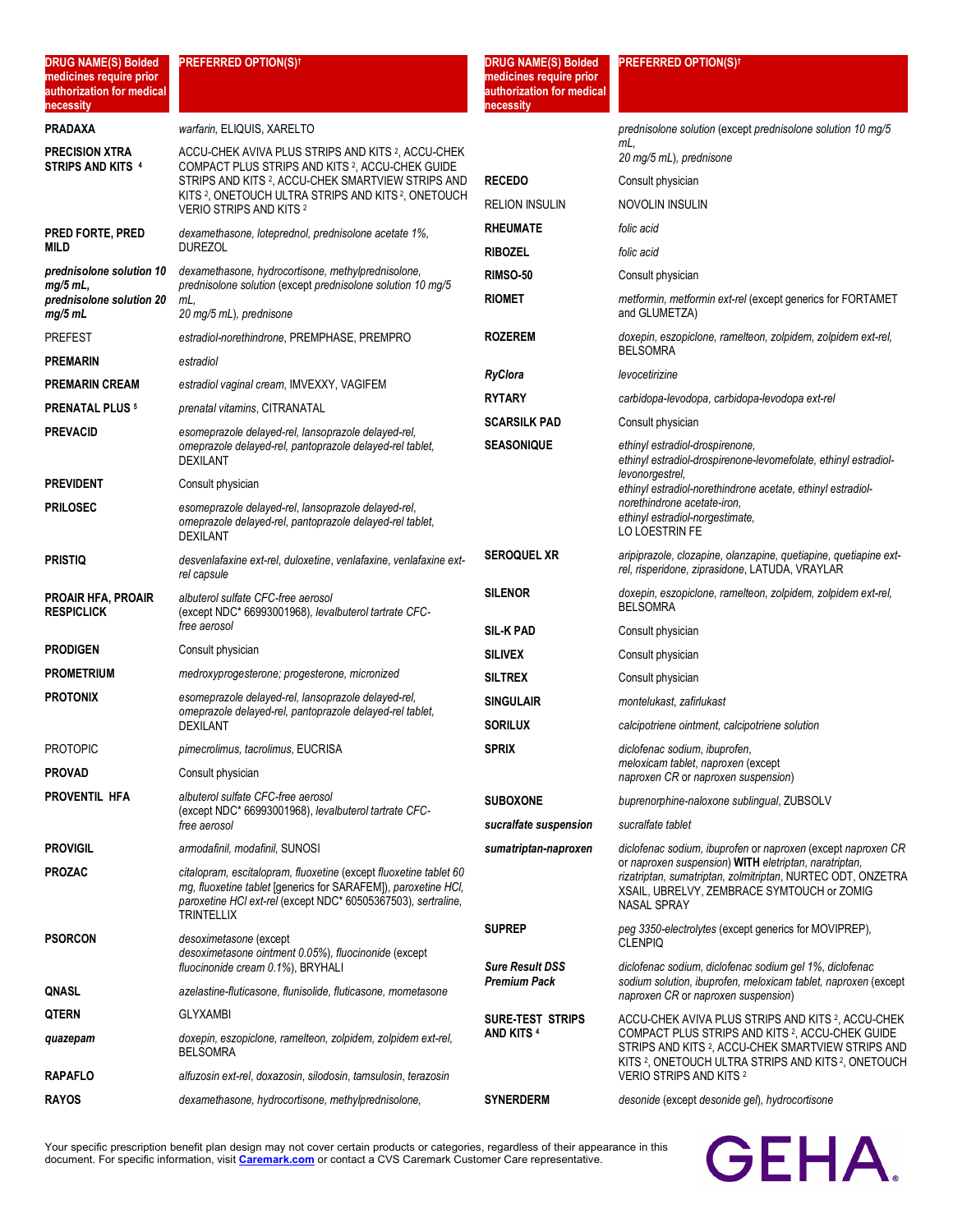| <b>DRUG NAME(S) Bolded</b><br>medicines require prior<br>authorization for medical<br>necessity | <b>PREFERRED OPTION(S)t</b>                                                                                                                                                                                                                                 | <b>DRUG NAME(S) Bolded</b><br>medicines require prior<br>authorization for medical<br>necessity | <b>PREFERRED OPTION(S)<sup>†</sup></b>                                                                                                                                                                                                                                         |
|-------------------------------------------------------------------------------------------------|-------------------------------------------------------------------------------------------------------------------------------------------------------------------------------------------------------------------------------------------------------------|-------------------------------------------------------------------------------------------------|--------------------------------------------------------------------------------------------------------------------------------------------------------------------------------------------------------------------------------------------------------------------------------|
| <b>TALIVA</b>                                                                                   | folic acid                                                                                                                                                                                                                                                  | 0.2%                                                                                            | ointment, hydrocortisone butyrate solution, mometasone,                                                                                                                                                                                                                        |
| <b>Targadox</b>                                                                                 | doxycycline hyclate 20 mg.<br>doxycycline hyclate capsule.<br>minocycline, tetracycline                                                                                                                                                                     | triamcinolone ointment                                                                          | triamcinolone cream, triamcinolone lotion, triamcinolone<br>ointment (except triamcinolone ointment 0.05%)<br>hydrocortisone butyrate cream, hydrocortisone butyrate                                                                                                           |
| tavaborole                                                                                      | terbinafine tablet                                                                                                                                                                                                                                          | 0.05%                                                                                           | ointment, hydrocortisone butyrate solution, mometasone,<br>triamcinolone cream, triamcinolone lotion, triamcinolone                                                                                                                                                            |
| <b>TAYTULLA</b>                                                                                 | ethinyl estradiol-drospirenone, ethinyl estradiol-drospirenone-                                                                                                                                                                                             |                                                                                                 | ointment (except triamcinolone ointment 0.05%)                                                                                                                                                                                                                                 |
|                                                                                                 | levomefolate, ethinyl estradiol-levonorgestrel, ethinyl estradiol-<br>norethindrone acetate, ethinyl estradiol-norethindrone acetate-<br>iron, ethinyl estradiol-norgestimate,<br>LO LOESTRIN FE                                                            | <b>Trianex</b>                                                                                  | hydrocortisone butyrate cream, hydrocortisone butyrate<br>ointment, hydrocortisone butyrate solution, mometasone,<br>triamcinolone cream, triamcinolone lotion, triamcinolone<br>ointment (except triamcinolone ointment 0.05%)                                                |
| <b>TAZORAC</b>                                                                                  | adapalene (except adapalene pad), adapalene-benzoyl<br>peroxide.<br>benzoyl peroxide, clindamycin gel (except NDC*                                                                                                                                          | <b>TRICOR</b>                                                                                   | fenofibrate (except fenofibrate capsule 50 mg, 130 mg;<br>fenofibrate tablet 40 mg, 120 mg), fenofibric acid delayed-rel                                                                                                                                                       |
|                                                                                                 | 68682046275), clindamycin solution, clindamycin-benzoyl<br>peroxide,                                                                                                                                                                                        | <b>TRILIPIX</b>                                                                                 | fenofibrate (except fenofibrate capsule 50 mg, 130 mg;<br>fenofibrate tablet 40 mg, 120 mg), fenofibric acid delayed-rel                                                                                                                                                       |
|                                                                                                 | erythromycin solution, erythromycin-<br>benzoyl peroxide, tretinoin, EPIDUO, ONEXTON; calcipotriene<br>ointment, calcipotriene solution                                                                                                                     | TRIVIDIA INSULIN<br><b>SYRINGES 3</b>                                                           | BD ULTRAFINE INSULIN SYRINGES                                                                                                                                                                                                                                                  |
| <b>TESTIM</b>                                                                                   | testosterone gel (except authorized generics for TESTIM and                                                                                                                                                                                                 | <b>TronVite</b>                                                                                 | folic acid                                                                                                                                                                                                                                                                     |
|                                                                                                 | VOGELXO),<br>testosterone solution, ANDRODERM, NATESTO                                                                                                                                                                                                      | TRUETEST STRIPS AND<br>KITS <sup>4</sup>                                                        | ACCU-CHEK AVIVA PLUS STRIPS AND KITS 2, ACCU-CHEK<br>COMPACT PLUS STRIPS AND KITS 2, ACCU-CHEK GUIDE                                                                                                                                                                           |
| testosterone gel 1%<br>(authorized generics for<br><b>TESTIM and VOGELXO</b>                    | testosterone gel (except authorized generics for TESTIM and<br>VOGELXO).<br>testosterone solution, ANDRODERM, NATESTO                                                                                                                                       |                                                                                                 | STRIPS AND KITS 2, ACCU-CHEK SMARTVIEW STRIPS AND<br>KITS <sup>2</sup> , ONETOUCH ULTRA STRIPS AND KITS <sup>2</sup> , ONETOUCH<br><b>VERIO STRIPS AND KITS 2</b>                                                                                                              |
| only)<br><b>THEO 24</b>                                                                         | ipratropium inhalation solution, PERFOROMIST, SEREVENT,<br>SPIRIVA, STRIVERDI RESPIMAT, YUPELRI                                                                                                                                                             | <b>TRUETRACK STRIPS</b><br>AND KITS 4                                                           | ACCU-CHEK AVIVA PLUS STRIPS AND KITS 2, ACCU-CHEK<br>COMPACT PLUS STRIPS AND KITS 2, ACCU-CHEK GUIDE<br>STRIPS AND KITS 2, ACCU-CHEK SMARTVIEW STRIPS AND<br>KITS 2, ONETOUCH ULTRA STRIPS AND KITS 2, ONETOUCH                                                                |
| <b>TIMOPTIC OCUDOSE</b>                                                                         | timolol maleate solution, BETOPTIC S                                                                                                                                                                                                                        |                                                                                                 | <b>VERIO STRIPS AND KITS 2</b>                                                                                                                                                                                                                                                 |
| <b>TIROSINT</b>                                                                                 | levothyroxine, SYNTHROID                                                                                                                                                                                                                                    | TRULANCE                                                                                        | lubiprostone, LINZESS                                                                                                                                                                                                                                                          |
| <b>TOBRADEX ST</b>                                                                              | neomycin-polymyxin B-bacitracin-hydrocortisone, neomycin-<br>polymyxin B-dexamethasone, tobramycin-dexamethasone,                                                                                                                                           | <b>TUDORZA</b>                                                                                  | SPIRIVA, YUPELRI                                                                                                                                                                                                                                                               |
|                                                                                                 | <b>TOBRADEX OINTMENT</b>                                                                                                                                                                                                                                    | <b>ULORIC</b>                                                                                   | allopurinol                                                                                                                                                                                                                                                                    |
| topiramate ext-rel<br>capsule                                                                   | carbamazepine, carbamazepine ext-rel, clobazam,<br>divalproex sodium, divalproex sodium ext-rel, gabapentin,                                                                                                                                                | ULTIMED INSULIN<br>SYRINGES <sup>3</sup>                                                        | <b>BD ULTRAFINE INSULIN SYRINGES</b>                                                                                                                                                                                                                                           |
| (generics for QUDEXY XR<br>only)                                                                | lamotrigine, lamotrigine ext-rel, levetiracetam,<br>levetiracetam ext-rel, oxcarbazepine, phenobarbital, phenytoin,                                                                                                                                         | ULTIMED NEEDLES 3                                                                               | <b>BD ULTRAFINE NEEDLES</b>                                                                                                                                                                                                                                                    |
|                                                                                                 | phenytoin sodium extended, primidone, rufinamide, tiagabine,<br>topiramate, valproic acid, zonisamide, FYCOMPA,<br>OXTELLAR XR, TROKENDI XR, VIMPAT, XCOPRI                                                                                                 | <b>ULTRAVATE</b>                                                                                | clobetasol cream, clobetasol foam, clobetasol gel, clobetasol<br>lotion, clobetasol ointment, halobetasol cream, halobetasol<br>ointment                                                                                                                                       |
| <b>TOPROL-XL</b>                                                                                | atenolol, carvedilol, carvedilol phosphate ext-rel,                                                                                                                                                                                                         | <b>UROXATRAL</b>                                                                                | alfuzosin ext-rel, doxazosin, silodosin, tamsulosin, terazosin                                                                                                                                                                                                                 |
|                                                                                                 | metoprolol succinate ext-rel, metoprolol tartrate, nadolol,<br>nebivolol, pindolol, propranolol, propranolol ext-rel                                                                                                                                        | <b>VALCYTE</b>                                                                                  | valganciclovir                                                                                                                                                                                                                                                                 |
| TOUJEO <sup>7</sup>                                                                             | <b>TRESIBA</b>                                                                                                                                                                                                                                              | <b>VALTREX</b>                                                                                  | acyclovir capsule, acyclovir tablet, valacyclovir                                                                                                                                                                                                                              |
| <b>TRADJENTA</b>                                                                                | JANUVIA                                                                                                                                                                                                                                                     | Vanoxide-HC                                                                                     | adapalene (except adapalene pad), adapalene-benzoyl<br>peroxide,                                                                                                                                                                                                               |
| tramadol (NDC*<br>52817019610 only),<br>tramadol ext-rel capsule                                | tramadol (except NDC* 52817019610), tramadol ext-rel tablet                                                                                                                                                                                                 |                                                                                                 | benzoyl peroxide, clindamycin gel (except NDC*<br>68682046275), clindamycin solution, clindamycin-benzoyl<br>peroxide, erythromycin solution, erythromycin-benzoyl<br>peroxide, tretinoin, EPIDUO, ONEXTON                                                                     |
| <b>TRANSDERM SCOP</b>                                                                           | meclizine, scopolamine transdermal                                                                                                                                                                                                                          | <b>VASCULERA</b>                                                                                | Consult physician                                                                                                                                                                                                                                                              |
| <b>TRAVATAN Z</b>                                                                               | latanoprost, travoprost, LUMIGAN, ZIOPTAN                                                                                                                                                                                                                   | <b>VECTICAL</b>                                                                                 | calcipotriene ointment, calcipotriene solution                                                                                                                                                                                                                                 |
| <b>TREXIMET</b>                                                                                 | diclofenac sodium, ibuprofen or naproxen (except naproxen CR<br>or naproxen<br>suspension) WITH eletriptan, naratriptan, rizatriptan,<br>sumatriptan, zolmitriptan, NURTEC ODT, ONZETRA XSAIL,<br>UBRELVY, ZEMBRACE SYMTOUCH or ZOMIG NASAL<br><b>SPRAY</b> | <b>VELTIN</b>                                                                                   | adapalene (except adapalene pad), adapalene-benzoyl<br>peroxide,<br>benzoyl peroxide, clindamycin gel (except NDC*<br>68682046275), clindamycin solution, clindamycin-benzoyl<br>peroxide, erythromycin solution, erythromycin-benzoyl<br>peroxide, tretinoin, EPIDUO, ONEXTON |
| triamcinolone aerosol                                                                           | hydrocortisone butyrate cream, hydrocortisone butyrate                                                                                                                                                                                                      |                                                                                                 |                                                                                                                                                                                                                                                                                |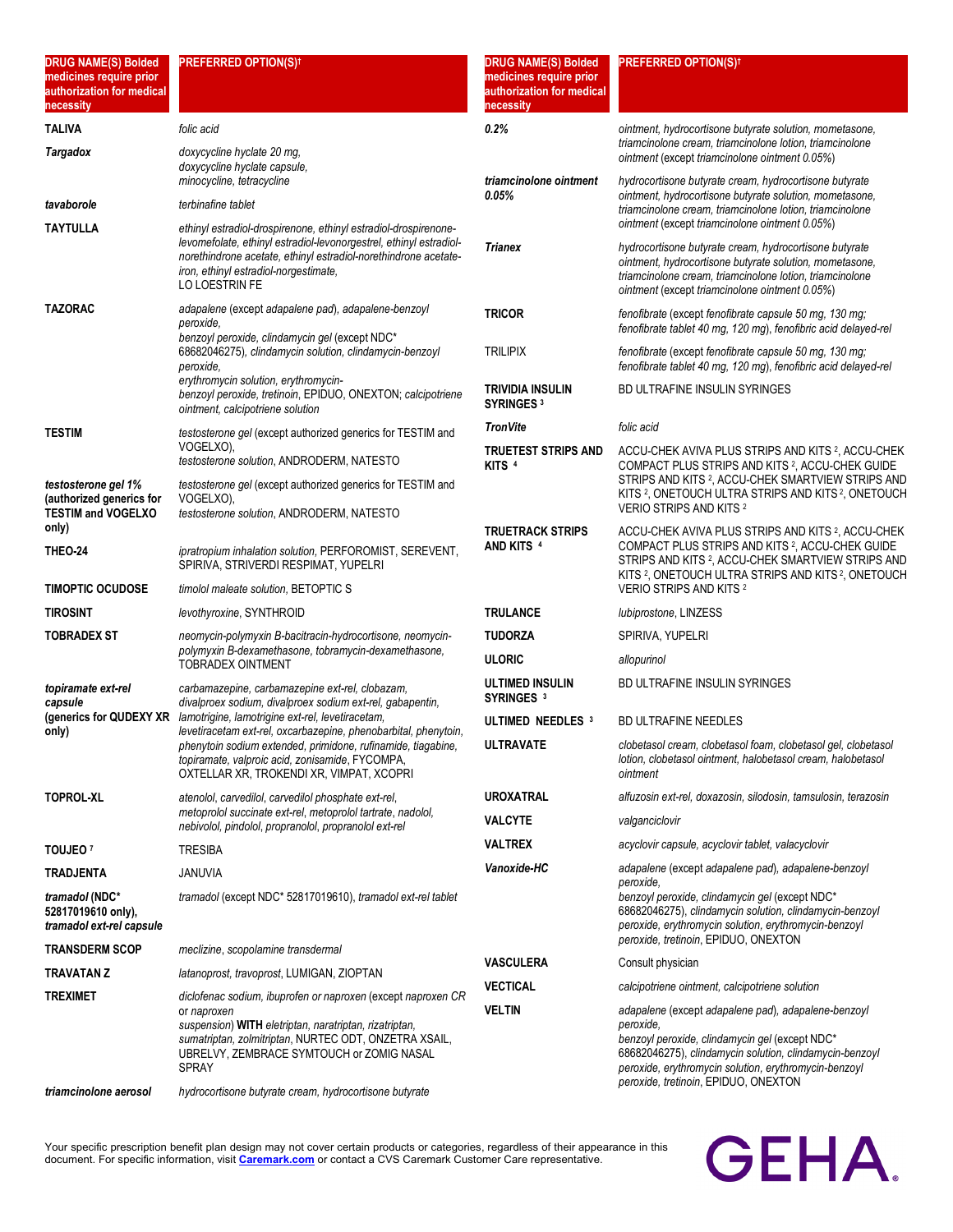| <b>DRUG NAME(S) Bolded</b><br>medicines require prior<br>authorization for medical<br>necessity | <b>PREFERRED OPTION(S)<sup>†</sup></b>                                                                                                               | <b>DRUG NAME(S) Bolded</b><br>medicines require prior<br>authorization for medical<br>necessity | <b>PREFERRED OPTION(S)<sup>†</sup></b>                                                                                                                                        |
|-------------------------------------------------------------------------------------------------|------------------------------------------------------------------------------------------------------------------------------------------------------|-------------------------------------------------------------------------------------------------|-------------------------------------------------------------------------------------------------------------------------------------------------------------------------------|
| venlafaxine ext-rel tablet                                                                      | desvenlafaxine ext-rel, duloxetine, venlafaxine, venlafaxine ext-                                                                                    | <b>ZERVIATE</b>                                                                                 | azelastine, bepotastine, cromolyn sodium, olopatadine                                                                                                                         |
| (except 225 mg)<br><b>VENTOLIN HFA</b>                                                          | rel capsule<br>albuterol sulfate CFC-free aerosol<br>(except NDC* 66993001968), levalbuterol tartrate CFC-<br>free aerosol                           | <b>ZESTORETIC</b>                                                                               | fosinopril-hydrochlorothiazide,<br>lisinopril-hydrochlorothiazide,<br>quinapril-hydrochlorothiazide                                                                           |
| <b>VEREGEN</b>                                                                                  | imiquimod                                                                                                                                            | <b>ZETIA</b>                                                                                    | ezetimibe                                                                                                                                                                     |
| <b>VIIBRYD</b>                                                                                  | citalopram, escitalopram, fluoxetine (except fluoxetine tablet 60                                                                                    | <b>ZETONNA</b>                                                                                  | azelastine-fluticasone, flunisolide, fluticasone, mometasone                                                                                                                  |
|                                                                                                 | mg, fluoxetine tablet [generics for SARAFEM]), paroxetine HCI,<br>paroxetine HCl ext-rel (except NDC* 60505367503), sertraline,<br><b>TRINTELLIX</b> | ZIANA                                                                                           | adapalene (except adapalene pad), adapalene-benzoyl<br>peroxide.<br>benzoyl peroxide, clindamycin gel (except NDC*<br>68682046275), clindamycin solution, clindamycin-benzoyl |
| VITAFOL-ONE <sup>5</sup>                                                                        | prenatal vitamins, CITRANATAL                                                                                                                        |                                                                                                 | peroxide, erythromycin solution, erythromycin-benzoyl                                                                                                                         |
| <b>Vitasure</b>                                                                                 | folic acid                                                                                                                                           |                                                                                                 | peroxide, tretinoin, EPIDUO, ONEXTON                                                                                                                                          |
| <b>VIVELLE-DOT</b>                                                                              | estradiol, DIVIGEL, EVAMIST                                                                                                                          | Ziclopro                                                                                        | diclofenac sodium, diclofenac sodium gel 1%, diclofenac<br>sodium solution, ibuprofen, meloxicam tablet, naproxen (except                                                     |
| <b>VOGELXO</b>                                                                                  | testosterone gel (except authorized generics for TESTIM and                                                                                          |                                                                                                 | naproxen CR or naproxen suspension)                                                                                                                                           |
|                                                                                                 | VOGELXO),<br>testosterone solution, ANDRODERM, NATESTO                                                                                               | zileuton ext-rel                                                                                | montelukast, zafirlukast                                                                                                                                                      |
| Vtol LQ                                                                                         | diclofenac sodium, ibuprofen,                                                                                                                        | <b>ZIRGAN</b>                                                                                   | trifluridine                                                                                                                                                                  |
|                                                                                                 | naproxen (except naproxen CR or<br>naproxen suspension)                                                                                              | <b>ZOLOFT</b>                                                                                   | citalopram, escitalopram, fluoxetine (except fluoxetine tablet 60<br>mq, fluoxetine tablet [qenerics for SARAFEM]), paroxetine HCI,                                           |
| <b>WESTHROID</b>                                                                                | levothyroxine, liothyronine, SYNTHROID                                                                                                               |                                                                                                 | paroxetine HCI ext-rel (except NDC* 60505367503), sertraline,<br><b>TRINTELLIX</b>                                                                                            |
| <b>WP THYROID</b>                                                                               | levothyroxine, liothyronine, SYNTHROID                                                                                                               | zolpidem sublingual                                                                             | doxepin, eszopiclone, ramelteon, zolpidem, zolpidem ext-rel,<br><b>BELSOMRA</b>                                                                                               |
| XANAX, XANAX XR                                                                                 | alprazolam, clonazepam, diazepam, lorazepam, oxazepam                                                                                                |                                                                                                 |                                                                                                                                                                               |
| <b>XOLEGEL</b>                                                                                  | ciclopirox, ketoconazole cream 2%                                                                                                                    | Zolpimist                                                                                       | doxepin, eszopiclone, ramelteon, zolpidem, zolpidem ext-rel,<br><b>BELSOMRA</b>                                                                                               |
| <b>XOPENEX HFA</b>                                                                              | albuterol sulfate CFC-free aerosol<br>(except NDC* 66993001968), levalbuterol tartrate CFC-<br>free aerosol                                          | ZONEGRAN                                                                                        | carbamazepine, carbamazepine ext-rel, divalproex sodium,<br>divalproex sodium ext-rel, gabapentin, lamotrigine,<br>lamotrigine ext-rel, levetiracetam, levetiracetam ext-rel, |
| Xvite                                                                                           | folic acid                                                                                                                                           |                                                                                                 | oxcarbazepine, phenobarbital, phenytoin,                                                                                                                                      |
| <b>XYZBAC</b>                                                                                   | folic acid                                                                                                                                           |                                                                                                 | phenytoin sodium extended, primidone, tiagabine, topiramate,<br>valproic acid, zonisamide, FYCOMPA, OXTELLAR XR,                                                              |
| <b>YASMIN</b>                                                                                   | ethinyl estradiol-drospirenone.<br>ethinyl estradiol-drospirenone-levomefolate, ethinyl estradiol-                                                   |                                                                                                 | TROKENDI XR, VIMPAT, XCOPRI                                                                                                                                                   |
|                                                                                                 | levonorgestrel, ethinyl estradiol-norethindrone acetate,<br>ethinyl estradiol-norethindrone acetate-iron, ethinyl estradiol-                         | <b>ZONTIVITY</b><br><b>ZORVOLEX</b>                                                             | Consult physician                                                                                                                                                             |
|                                                                                                 | norgestimate,<br>LO LOESTRIN FE                                                                                                                      |                                                                                                 | diclofenac sodium, ibuprofen,<br>meloxicam tablet, naproxen (except<br>naproxen CR or naproxen suspension)                                                                    |
| YAZ                                                                                             | ethinyl estradiol-drospirenone, ethinyl estradiol-drospirenone-                                                                                      | <b>ZUPLENZ</b>                                                                                  | granisetron, ondansetron, SANCUSO                                                                                                                                             |
|                                                                                                 | levomefolate, ethinyl estradiol-levonorgestrel, ethinyl estradiol-<br>norethindrone acetate, ethinyl estradiol-norethindrone acetate-                | ZYFLO                                                                                           | montelukast, zafirlukast                                                                                                                                                      |
|                                                                                                 | iron, ethinyl estradiol-norgestimate,<br>LO LOESTRIN FE                                                                                              | ZYLET                                                                                           | neomycin-polymyxin B-bacitracin-hydrocortisone, neomycin-<br>polymyxin B-dexamethasone, tobramycin-dexamethasone,                                                             |
| Yuvafem                                                                                         | estradiol vaginal cream, IMVEXXY, VAGIFEM                                                                                                            |                                                                                                 | <b>TOBRADEX OINTMENT</b>                                                                                                                                                      |
| ZALVIT <sup>5</sup>                                                                             | prenatal vitamins, CITRANATAL                                                                                                                        | <b>ZYVIT</b>                                                                                    | folic acid                                                                                                                                                                    |
| <b>ZEGERID</b>                                                                                  | esomeprazole delayed-rel, lansoprazole delayed-rel,<br>omeprazole delayed-rel, pantoprazole delayed-rel tablet,<br><b>DEXILANT</b>                   |                                                                                                 |                                                                                                                                                                               |
| ZELAC                                                                                           | Consult physician                                                                                                                                    |                                                                                                 |                                                                                                                                                                               |